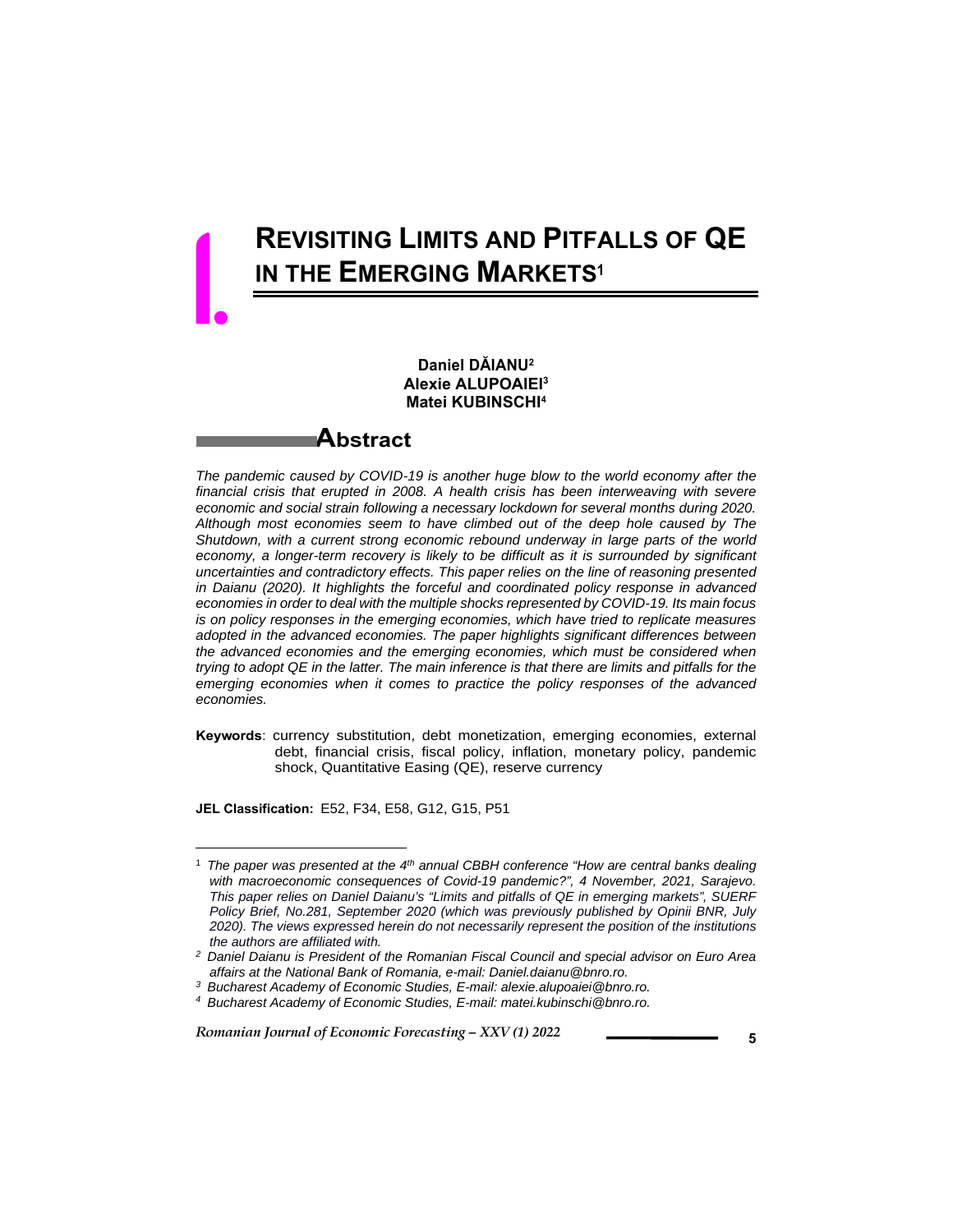# **1. The Policy Response to the Pandemic Crisis in the Advanced Economies**

A distinct feature of the current COVID-19 crisis is that, compared to other crises in the past, it has caused simultaneous shocks on both the supply and demand sides of the economy. In this way, the fiscal response to mitigate the immediate impact of shocks was vital. A series of effects with a strong negative impact on the financial system as well as the real side of the economy would have taken place in the absence of the adopted fiscal packages.

From a policy perspective, given the low interest rate environment experienced by the advanced economies at the onset of the COVID-19 crisis, unconventional policies implemented through balance sheet expansions seem to be an adequate monetary instrument to tackle the unique economic impact of the pandemic. Asset purchases generally lead to a decline in interest rate spreads, while also contributing to market stability in case of disruptions caused by high uncertainty and risk aversion, with a positive impact on private and public sector financing costs. The unique context of the pandemic crisis has triggered the need for extraordinary public spending to manage the public health crisis and to support various economic sectors through direct and indirect fiscal transfers. Compared to previous crisis episodes, an expansionary fiscal policy has been inevitable within the macroeconomic policy mix due to the intrinsic nature of the COVID-19 shock.

Compared to previous quantitative easing (QE) programs implemented after the GFC or even earlier, in the case of Japan, navigating the pandemic crisis seems to have brought about a common denominator among monetary authorities regarding the efficiency of unconventional instruments. This is illustrated by the synchronized increase in central bank balance sheets after March 2020 (Figure 1). Conversely, the previous QE programs highlighted various strategies, from a winding behavior on the part of the ECB during 2011- 2017 with successive expansions and contractions, to a systematic approach implemented by the FED (Orphanides, 2020), or a gradual expansion undertaken by the Bank of Japan.

In the advanced economies (AEs), governments and central banks have unleashed massive support programs. In the US, for instance, the fiscal and monetary support goes beyond that seen during the Great Recession. The Fed's intervention in markets is stunning in its depth and breadth, with its balance sheet jumping from over 4 trillion to over 7 trillion USD in 2020; even junk assets, fallen angels, were liable for acquisition. Orphanides<sup>5</sup> provides a striking statistic to highlight the actual dimension of the Fed's intervention: "In three months, the Fed 'printed' as much high-powered money as it did over the first 100 years of its history, from 1913 to 2013". In Europe, the ECB has extended its non-conventional operations, through the launch of the Pandemic Emergency Purchase Programme (PEPP) in March 2020, with a total volume of purchases amounting to 1.85 trillion euro<sup>6</sup>. In the current framework, the program is expected to end, at the earliest, in March 2022, being contingent upon a scenario where the ECB Governing Council is confident that the Covid crisis is over. Further sovereign distress exhibited by certain euro area members was mitigated through the ECB's announcement related to extended eligibility requirements for sovereign debt instruments

l

<sup>5</sup> *The year the power of central bank balance sheets was unleashed, Monetary Policy and Central* 

*Banking in the COVID Era, Centre for Economic Policy Research (CEPR), 2021. 6 The initial limit of the PEPP (750 billion euro) was increasing by 600 billion in June 2020 and an additional 500 billion euro in December 2020.*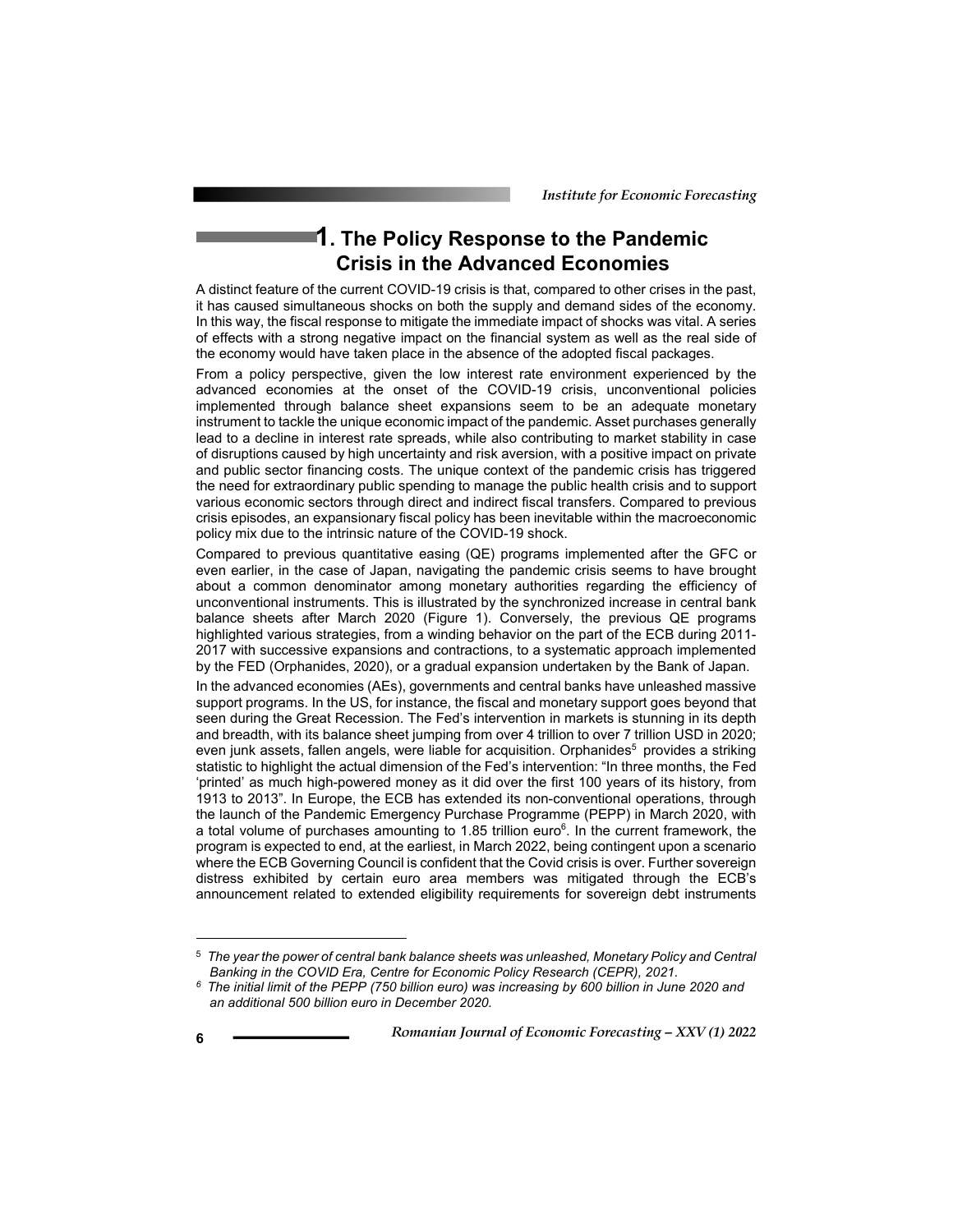under the PEPP<sup>7</sup>, a strong commitment to preserving the stability of the monetary union and avoiding potential disruptions on certain sovereign debt market segments. In July this year, the ECB indicated that it would continue its accommodative stance in order to bolster the economic recovery in the euro area, in the EU in general (this stance is to be judged in conjunction with the reexamination of its monetary policy framework)



**Figure 1. Central Banks' Balance Sheet Dynamics (2007-2021)** 

*Source:* Federal Reserve Economic Data (FRED), ECB Statistical Data Warehouse (SDW) and BoJ.

On the fiscal side, a European recovery plan that amounts to 750 billion euro, will supplement the EU budget for the period that starts in 2021. As a novelty, the Plan will be funded by the issuance of collective EU bonds, which may be a precursor to a form of *safe asset* for the euro area (so much asked for by those who think that a joint monetary policy requires adequate fiscal underpinnings). All in all, budget deficits have skyrocketed worldwide (Figure 2), like in war times (a *war economy* syndrome) and public debt has also made a significant jump in emerging and developed economies alike (Figure 3).

*Romanian Journal of Economic Forecasting – XXV (1) 2022* **<sup>7</sup>**

 $\overline{a}$ 

<sup>7</sup> *"All asset categories eligible under the existing asset purchase programme (APP) are also eligible under the PEPP, as well as a waiver of the eligibility requirements has been granted for securities issued by the Greek Government".*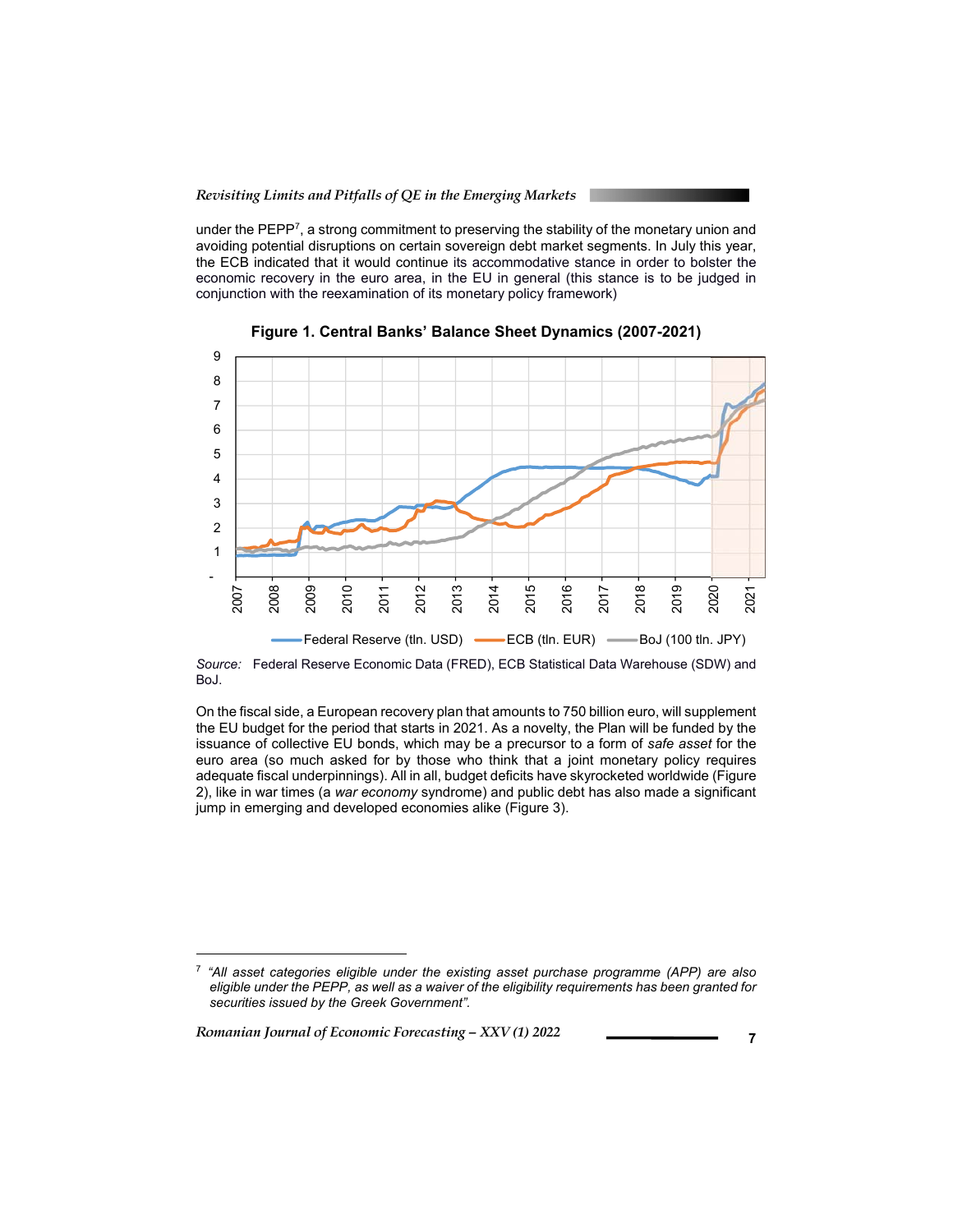*Institute for Economic Forecasting*



*Source: Eurostat, Federal Reserve Economic Source: Eurostat, Federal Reserve Economic Data (FRED). Data (FRED).* 

#### *An Enabling Intellectual Context*

Apart from the dire conditions entailed by the pandemic and the economic crisis, an intellectual context has favored rising fiscal support. The apparent decline in the natural interest rates in recent decades $8$  and very low inflation after the financial crisis seem to prompt governments to rethink allegedly dangerous thresholds for public indebtedness. Kenneth Rogoff and Carmen Reinhart's upper level of  $90\%$ <sup>9</sup> may no longer be seen as a discouraging barrier. Olivier Blanchard talked of a new normal (a *new regime*) for monetary policy by considering lower debt servicing costs when interest rates are inferior to economic

l

*<sup>8</sup> Please see King and Low (2014) and Holston, Laubach and Williams (2017). By using the model in Laubach and Williams (2003), they show that the rate seems to have fallen close to zero in the US during the financial crisis and stayed there since 2016; See also Lukasz and Smith (2015) and Teulings and Baldwin (2014).*

*<sup>9</sup> Kenneth Rogoff and Carmen Reinhart, "This Time is Different. Eight Centuries of Financial Follies", Princeton University Press*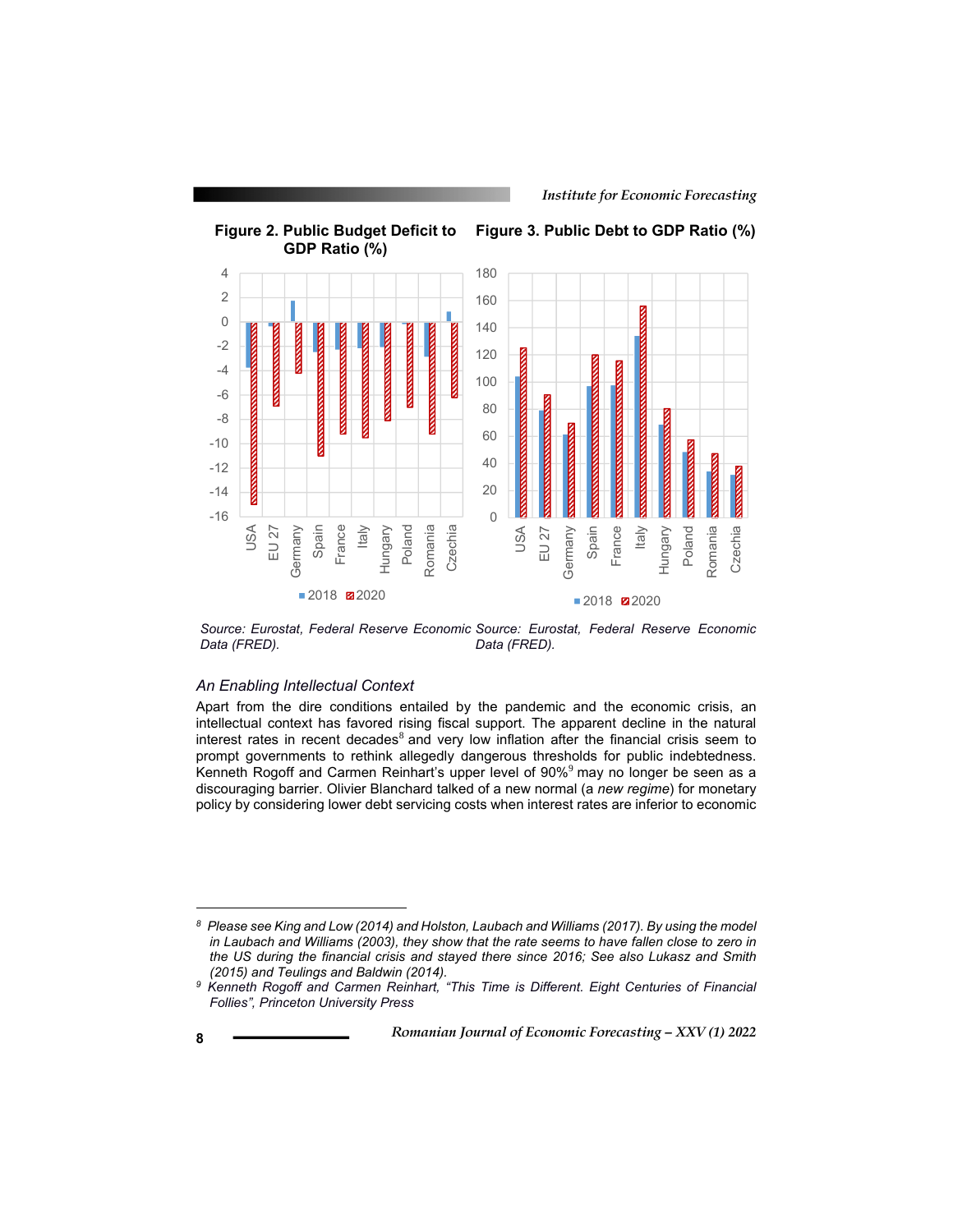growth rates<sup>10</sup>, a view that was echoed by Paul Krugman<sup>11</sup> and others. Ironically, Blanchard, among others (Larry Summers included) is increasingly concerned by the continuation and size of large fiscal stimulus $12$ .

Kenneth Rogoff argued in favor of deeply negative policy rates as an alternative to large scale QE, which itself is a form of financial repression; he says that such a policy would be a huge blessing to EMs that are plagued by falling commodity prices, fleeing capital, high debt and weak exchange rates<sup>13</sup>. Proponents of the New Monetary Theory openly argue for monetizing fiscal deficits provided inflation is under control<sup>14</sup>; their line of reasoning can be bolstered by the desire to reverse very low (or declining) inflation expectations (the threat of debt deflation) and the extraordinary nature (once in a lifetime) of the coronavirus shock and the related economic and social crisis. It would be interesting to see how NMT proponents judge the current rise in inflation in advanced economies, whether they, too, cling to the argument that this is a temporary spike.

English, Forbes and Ubide<sup>15</sup> look at central bank responses to the Covid-19 crisis in advanced as well as emerging economies and find certain similarities, but also notable differences, mostly due to constraints related to volatile capital flows and surges in risk premia. Interest rate cuts have been implemented by a large majority of emerging economies, in spite of severe disruptions in capital flows observed in March 2020, while asset purchase programs and other liquidity support measures were launched in order to preserve the smooth functioning of financial markets. The authors highlight that heterogeneous responses in the emerging markets, wherever these responses meet some success, are a consequence of the soundness of macroeconomic fundamentals and overall policy credibility, in the main. But clearly, the overall environment created by policy responses in AEs was a key factor as well.

## **2. Are QE Feasible in the Emerging Economies (EMs)?**

This is the context which made some analysts examine the feasibility of QE, the injection of base money against financial assets, even monetization of budget deficits in the emerging economies/markets (EMs). As a matter of fact, elements of QE are practiced in a series of emerging economies. In Colombia, Indonesia, Poland, Hungary, Thailand, among others, central banks do it. But the size of their programs is significantly smaller than what the Fed, BoE, the ECB and BoJ, etc. have undertaken. While central banks in developed countries

l

*<sup>10</sup> Basically, the argument is that when economic growth rates are higher than interest rates, governments can run primary deficits without endangering the state of public finance and welfare as long as public debt as a share of GDP stabilizes; this can be summed up as (r – g) being negative, where (r) is the interest rate and (g) is the economic growth rate (both rates can be in nominal, or real terms). See also Blanchard, Leandro and Zettelmeyer (2020) and,* 

<sup>&</sup>lt;sup>11</sup> Paul Krugman, "The Case for Permanent Stimulus", VoxEu, 10 May 2020. <br><sup>12</sup> Please see Urwin (2021).

<sup>&</sup>lt;sup>13</sup> Kenneth Rogoff, "The Case for Deeply Negative Interest Rates", Project Syndicate, 4 May, *2020. 14 Please see Mitchell, Wray and Watts (2019) and Mankiw (2020).*

<sup>15</sup> *Monetary Policy and Central Banking in the COVID Era, Centre for Economic Policy Research (CEPR), 2021.*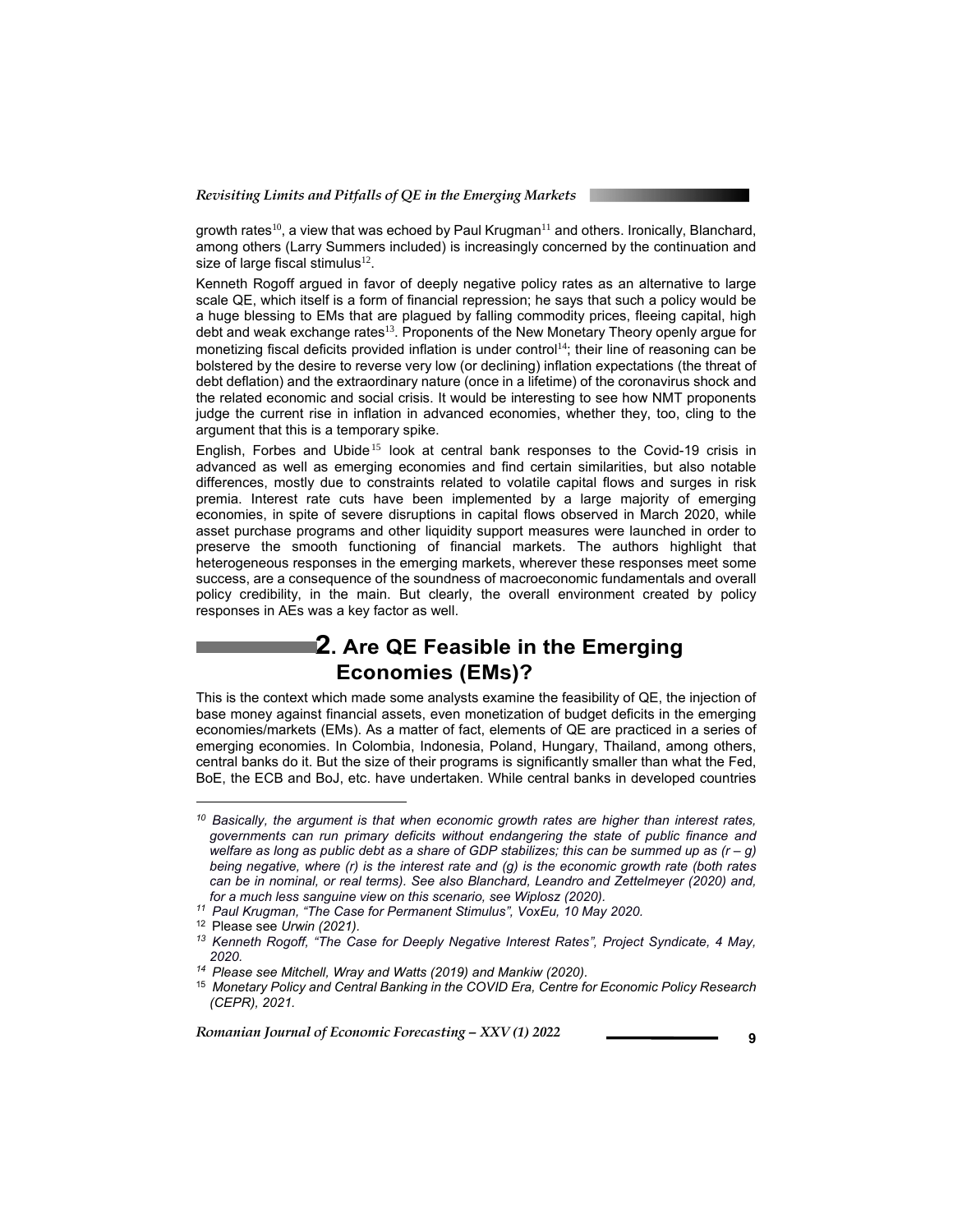*Institute for Economic Forecasting*

expanded their balance sheets at rates reaching double digits (10 – 20% of GDP), central banks in emerging markets hardly went above a few percentage points, in the rare occasions where they announced the targeted size of asset purchase programs. Why is it so? The crux of the matter is that QE in the emerging economies can be pretty tricky and littered with pitfalls. The view that a "silent monetary policy revolution" is taking place in the emerging economies, in the sense of undertaking QE as in the advanced economies is an overblown assertion. Where QE is done in EMs, it takes place as a sort of "free riding" on the wave of QE in AEs, but not without limits and risks.

A quick overview of the macroeconomic context in the emerging economies implementing asset purchase programs (Table 1) highlights the fact that, in most cases, interest rates are still well above the Zero Lower Bound (ZLB), which is one of the main arguments for implementing QE in the advanced economies. This should not come as a surprise, as a recent IMF paper argues, because additional monetary stimulus through lowering interest rates could cause a deterioration in macroeconomic equilibria in the emerging economies. Countries with higher interest rate levels are prone to greater volatility of capital flows and exchange rate dynamics, translated into increased fragility and fluctuating sovereign risk perception. Furthermore, disruptions and uncertainty can lead to significant financial market strains – most emerging market central banks cite reestablishing financial market stability as one of the main reasons behind implementing QE decisions. Of course, the previous statements should take into account whether the interest rates are high in the long-run and reflect the state of the economy, or if they reach this level for stabilization reasons. Other objectives related to the yield curve control, especially towards the long-end, can be viewed as secondary due to their less important role for emerging market economies, where capital markets are pretty thin (Hofman and Kamber, 2020).

**Table 1** 

#### **Initial Asset Purchase Programmes in Emerging Markets Launched in March-April 2020**

| Country   | Objective                                                                                                                                                                               | Size    |                 | Market Policy rate Infl. rate |         |
|-----------|-----------------------------------------------------------------------------------------------------------------------------------------------------------------------------------------|---------|-----------------|-------------------------------|---------|
|           |                                                                                                                                                                                         | (% GDP) |                 | (%)                           | $(\% )$ |
| Chile     | To contain the effects of high-volatility events in<br>the fixed income market                                                                                                          | 2.8     | Bank            | 0.5                           | 3.4     |
| Colombia  | To inject permanent liquidity in order to ensure<br>the proper operation of financial markets                                                                                           | 0.8     | Gov.            | 3.75                          | 3.5     |
| Hungary   | To restore the stable liquidity position of the<br>government securities market and to improve the<br>long-term supply of funding to the banking sector                                 |         | Gov.,<br>Mortg. | 0.9                           | 2.4     |
| India     | To ensure that all market segments remain<br>liquid and stable, function normally with<br>adequate turnover                                                                             | 0.2     | Gov.            | 4.4                           | 5.8     |
| Indonesia | To assist the government to finance the<br>handling of the COVID-19 impact on financial<br>system stability if the market is unable to fully<br>absorb the SBN issued by the Government |         | Gov.            | 4.5                           | 2.8     |
| Korea     | To stabilise the bond market, and to improve the<br>supply and demand of KTBs by expanding the<br>bond buying capacity of financial companies                                           | 0.1     | Gov.            | 0.75                          | 0.1     |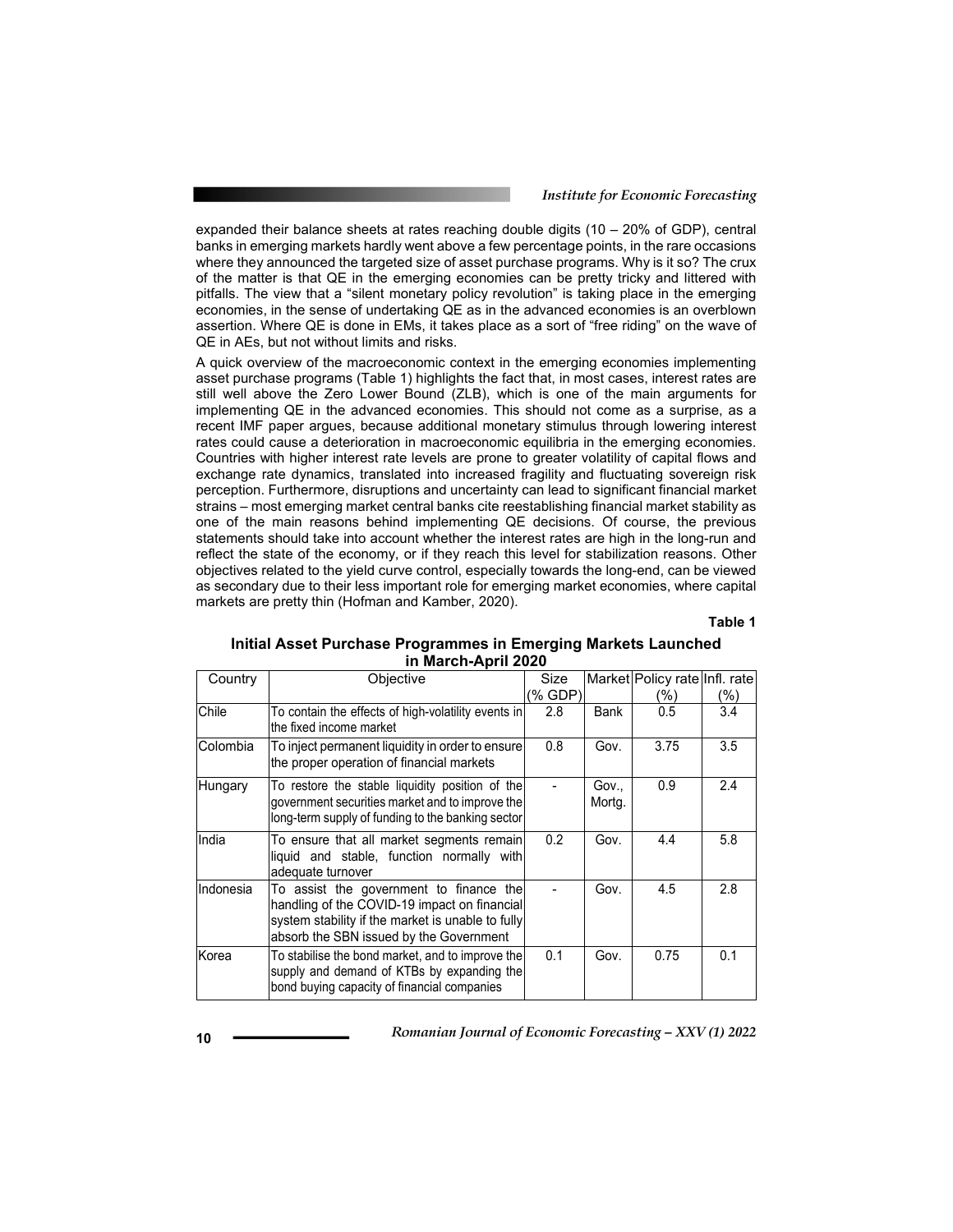*Revisiting Limits and Pitfalls of QE in the Emerging Markets* 

| Country      | Objective                                                                                                                                                                                 | Size<br>(% GDP) |              | Market Policy rate Infl. rate<br>(%) | $(\%)$ |
|--------------|-------------------------------------------------------------------------------------------------------------------------------------------------------------------------------------------|-----------------|--------------|--------------------------------------|--------|
| Mexico       | To promote the proper functioning of the<br>government debt market                                                                                                                        |                 | Gov.         | 6                                    | 2.2    |
| Poland       | To change the long-term liquidity structure in the<br>banking sector, ensure liquidity in the secondary<br>securities market and strengthen the monetary<br>policy transmission mechanism |                 | Gov.         | 0.5                                  | 3.4    |
| Romania      | To consolidate structural liquidity in the banking<br>system that should contribute to the smooth<br>financing of real economy and the public sector                                      |                 | Gov.         | 2                                    | 2.7    |
| Philippines  | To reassure market participants for demand<br>for Government Securities should they need<br>to liquidate their holdings, thus encouraging<br>participation in the GS auctions             |                 | Gov.         | 2.75                                 | 2.2    |
| South Africa | To add liquidity to the market, to promote the<br>smooth functioning of domestic financial<br>markets, to enhance its Monetary Policy<br>Portfolio                                        |                 | Gov.         | 4.25                                 | 4.1    |
| Thailand     | To provide liquidity to and ensure normal<br>functioning of government and corporate bond<br>markets                                                                                      | 0.6             | Gov<br>Corp. | 0.75                                 | -3     |
| Turkey       | To strengthen the monetary transmission<br>mechanism by boosting the liquidity of the<br>government bond market                                                                           |                 | Gov.         | 8.75                                 | 10.9   |

*Source: Arslan et al. (2020).* 

Benigno (2020) advocates QE programs in emerging markets with solid fundamentals and stable inflation expectations in order to diminish financial stress in the short-run, while allowing for additional fiscal space and reducing the risk of economic stagnation. However, depending on the importance of the exchange rate channel, less credible asset purchase programs can potentially lead to bouts of inflation and de-anchoring of inflation expectations, eliminating thus potential benefits associated with QE in the long-run.

Turkey's policy mix provides an interesting case study, where overstimulating economic growth led to overshooting the inflation target and required policy tightening to avoid a currency crisis in 2021 (Kara, 2021). Relying solely on stimulus based on rapid credit expansion, while overlooking other macroeconomic policy measures, proves to generate only short-lived gains, at the expense of deteriorating macroeconomic equilibria and deanchoring of inflation expectations. Arguably, in unprecedented times of uncertainty, credibility is the most valuable asset a central bank can have, which can be easily eroded due to erroneous policy decisions, and which is difficult to build up again, especially on a short-term horizon. In such periods, especially in countries with fragile macroeconomic balances, international investors are very strict about the credibility of the central bank. In this regard, their perception is reflected in risk premia, especially for exchange rates. Once the credibility of a central bank is deeply hit, the FX premium increases and the central bank faces a painful trade-off between letting its currency depreciate and raising the interest rates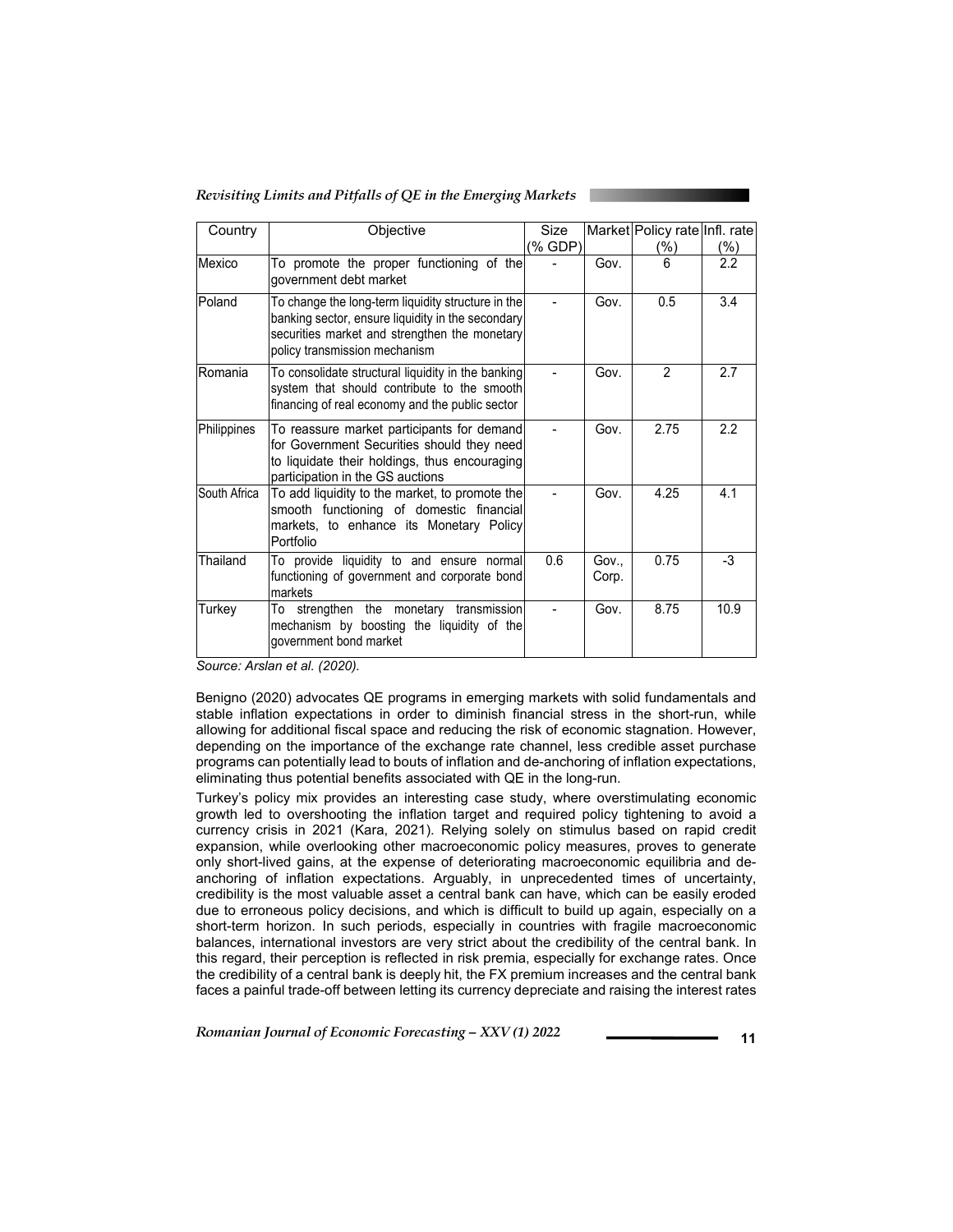in the interbank market. Severe depreciation can fuel inflation even more and can even lead to a flight from the domestic currency.

The bottom line is that there are basic differences between emerging and advanced economies, which warrant caution in judging QE in the former:

- Emerging economies do not issue reserve currencies. This dents the efficacy and autonomy of monetary policy in dealing with severe shocks;
- For not a few EMs there is an issue of institutional credibility and track record in subduing inflation and deficits;
- Monetary policy, as a plus in a policy-mix framework, can be weakened by the exchange rate risk, by insufficient trust in the local currency. Moreover, monetary policy transmission can be substantially affected by crisis episodes, through changes in the amplitude of shocks caused by temporary volatility spikes or structural shifts induced by severe crises, such as the 2008 episode (for a quantitative approach to quantifying the changes in monetary policy transmission in Romania during normal and crisis times, see the Annex);
- The volatility of exchange rates in emerging economies does matter, the more so where dollarization/euroization is high. A flexible exchange rate can help in correcting imbalances, but it can also do harm when a massive depreciation entails substantial wealth and balance-sheet effects, intensifies currency substitution, and may cause inflation to spiral out of control. A brutal drop in the value of the local currency value can cripple financial stability;
- Local financial markets are frequently quite thin and cannot absorb large issuances of sovereign debt. The exposure limits of commercial banks to local government debt are to be considered as well;
- Although issuing debt in local currencies is preferable, a small size of local financial markets can force the issuance of bonds on external markets, and this creates a major vulnerability related to exchange rate dynamics. In addition, unless deficits are not perceived by financial markets as reasonable, their funding can be drastically limited and sudden stops can ensue;
- For the EU weaker economies, the free movement of capital can be a headache in moments of market panic. This has been glaringly shown by substantial flow reversals during the euro area crisis, when money took a flight from South to North; or outside the euro area, when capital sought to flee New Member States, which was a reason for the Vienna Initiative to be enacted in 2009;
- Sudden stops can take place in emerging markets even when global financial conditions are relatively benign;
- QE in advanced economies can induce EMs to borrow too much as hot money is searching for higher yields. When conditions change, larger debts may find their servicing jump quite highly and turn very costly;
- It is not clear whether macroprudential policies to deal with large capital inflows and outflows can be effective enough. As a matter of fact, a paradox operates here: QE in AEs may foster a temporary more benign global environment that helps ease monetary conditions in EM, too. But this can easily turn out to be a nuisance in disguise to the extent there is much over-borrowing (like after the Great Recession) and capital flows reversals harm weaker EMs;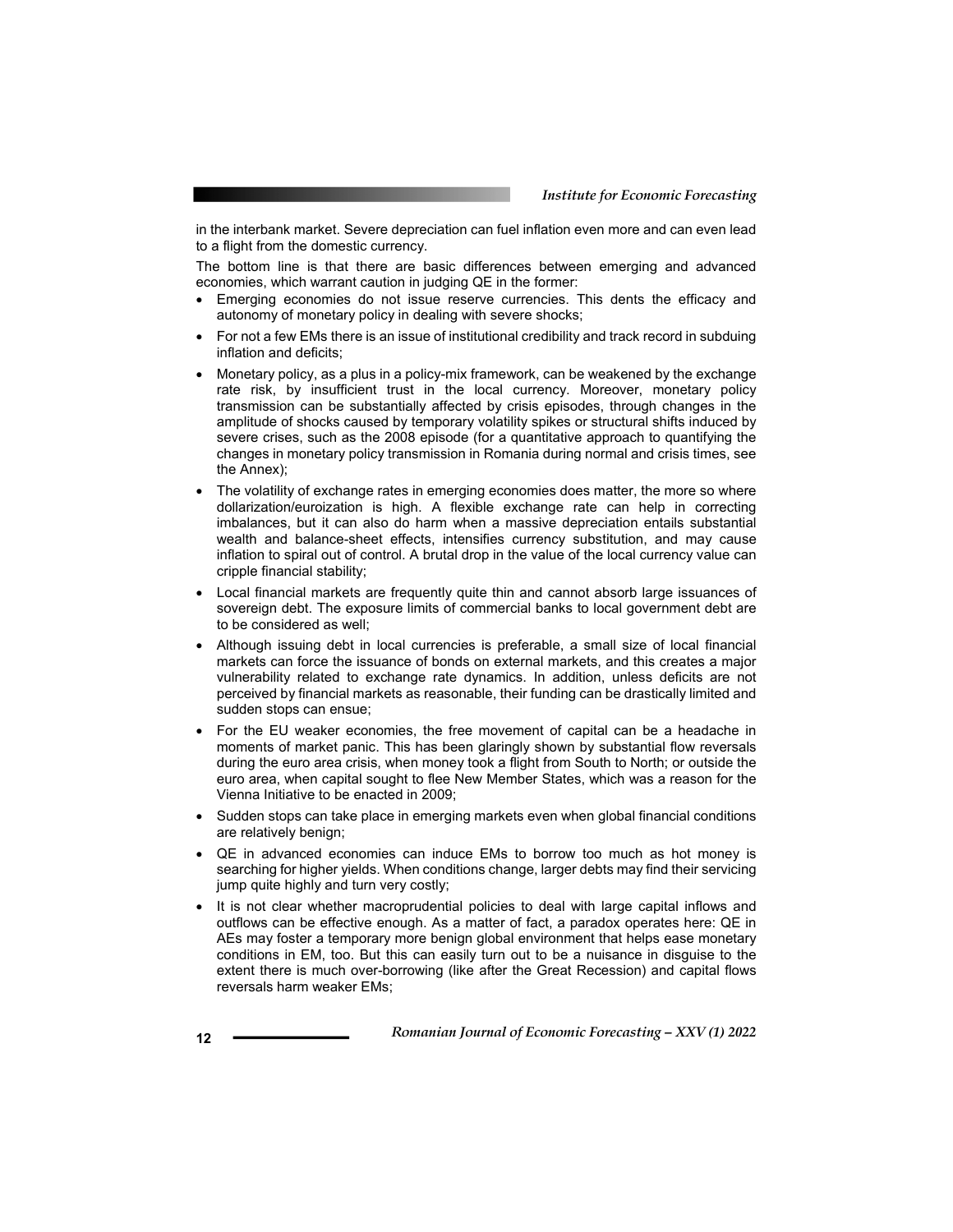The pandemic has made more visible some of the features highlighted above, has deepened cleavages between AEs and EEs.

The features highlighted above indicate constraints for monetary and exchange rate polices in EMs and, consequently, for QE programs. Emerging economies that have been quite successful in reducing dollarization/euroization of their domestic transactions, where internal and external deficits are under control, with considerable sovereign bonds issued in local currency and plentiful foreign exchange reserves, can be more daring in practicing QE. They could also benefit on back-ups, such as swap and repo lines arranged with reserve currency issuers, like the Fed and the ECB. This room of maneuver concerns the flow of liquidity on domestic markets and preventing excessive yields demanded by foreign lenders/investors (via asset purchases by local central banks on secondary markets), the easing of policy rates and of overall monetary conditions when interest rates fall in the global economy.

But QE and monetization of deficits are fraught with major risks wherever deficits are large, external debts are considerable, and trust in the local currency is not sufficient.

#### *Fiscal Dominance in EMs: A Counterfactual Exercise*

In the following counterfactual exercise, the objective is to emphasize the link between the evolution of the fiscal balance in conjunction with inflation and monetary conditions, in the context of the current Covid-19 pandemic and taking the case of an emerging EU member state. Specifically, fiscal support has been the main weapon that many emerging economies have resorted to for mitigating the negative effects of the current pandemic. This situation is typical for what is recognized as fiscal dominance.

This situation of fiscal dominance occurs in the context in which many emerging economies have resorted to QE approaches although their governments do not have the privilege of issuing safe assets. There are some similarities between QE policies and debt monetization, but also some major differences. Among similarities is the fact that both reduce the burden on the government in the short term. To capture the interactions described above, we resort to the framework described by Uribe (2020), which uses a monetarist model (Sargent and Wallace, 1981).

Unlike Uribe (2020), in the current setting we intend to investigate how fiscal conduct in the post Covid-19 era could affect price stability and monetary conditions. The focus is on an emerging economy where fiscal dominance is present and QE operations are conducted. Basically, the central bank's decision not to fully monetize government debt is a proxy for the current policies which imply that the government issues interest-bearing debt, simultaneously with the implementation of QE operations. Therefore, the focus is solely on maximizing a welfare function, without interest in comparisons with solutions such as fully monetizing debt (in the spirit of Sargent and Wallace).

The case of a prototype economy from Central and Eastern Europe (CEE) is considered. This economy uses fiscal measures to combat the effects of the current pandemic through lock-down measures and other restrictions that have followed, leading to a public budget deficit of a hypothetical 6.5% of GDP. This is taken as the initial moment from which the analysis starts. In line with Uribe (2020), a gradual fiscal consolidation process takes place, through which the deficit is reduced to 3% of GDP, the maximum limit provided by the Maastricht Treaty. In this sense, four successive scenarios regarding fiscal correction gradualism are hypothesized, according to which the deficit is reduced to the level of 3% in an interval of 2, 3, 4 or 5 years. The aim is to ascertain the dynamics of optimal inflation and nominal interest rates, as well as of public debt, in each of the four scenarios. The analysis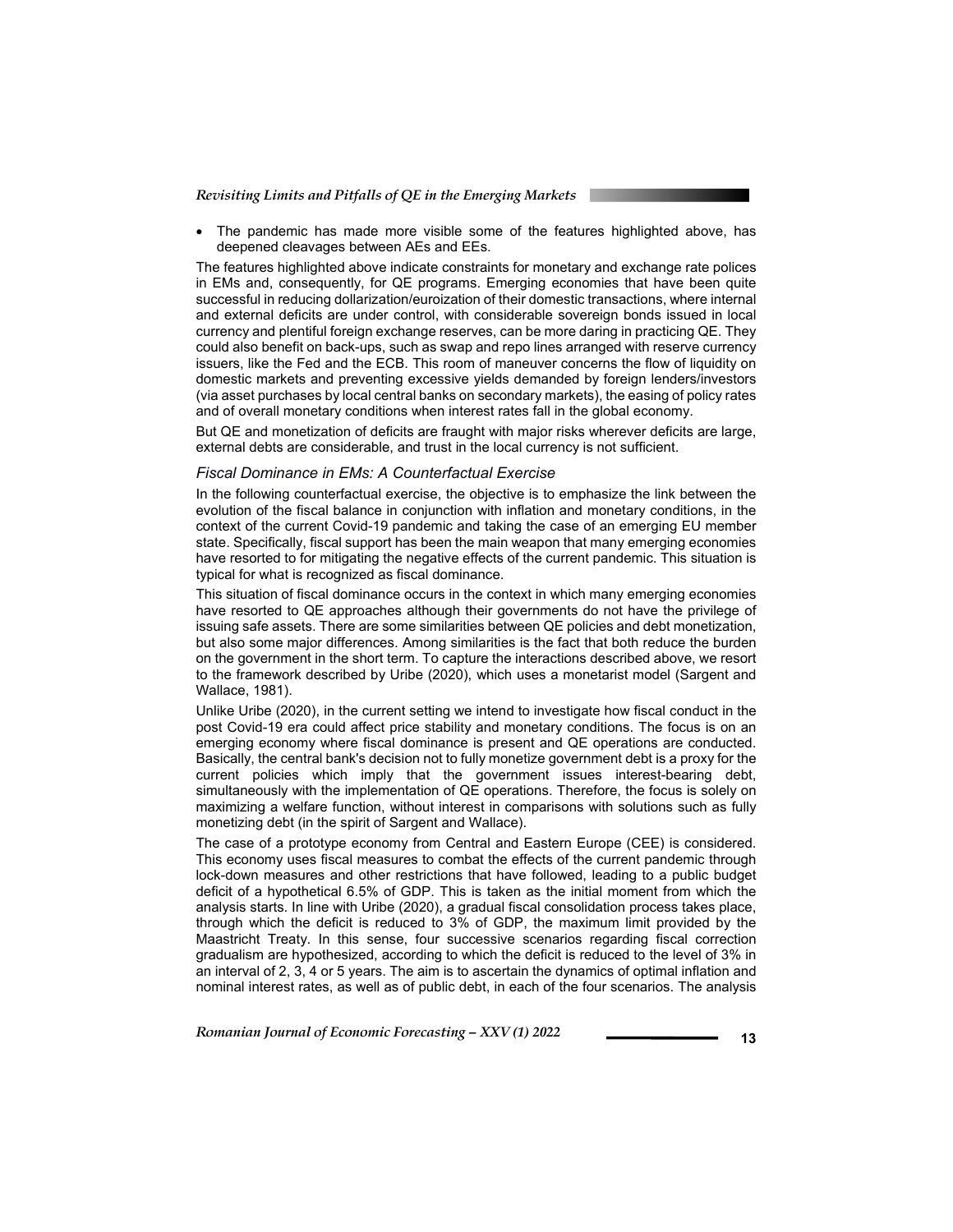assumes that no matter how disciplined the fiscal policy was in the period before the pandemic, the Covid-19 crisis brought about a situation of fiscal dominance. In this counterfactual exercise, the accumulated deficits are considered temporary and, similar to Uribe (2020), they are expected to decrease over time. Furthermore, the four scenarios *de facto* describe different types of fiscal policy conduct. In line with Uribe (2020), the evolution of deficits is considered exogenous to the model.

The calibration of the model was done in the spirit of Uribe (2020) for a prototype economy from the CEE region. The long-term growth rate was set at 2% (though some may see it too low for emerging economies which have the potential to catch up), the subjective discount rate at 3%, while the opportunity cost of money was calibrated at 5% and the interest-rate elasticity of demand for money was set at 0.1. The ratio of the monetary base to the GDP was calibrated at 8%, while the initial level of government debt to households was set at 25% of GDP.

#### **Figure 4**

**Optimal Debt Dynamics under the Four Scenarios for Fiscal Correction Gradualism** 



Figure 4 illustrates the optimal debt dynamics (corresponding to an optimal Ramsey equilibrium) in each of the four scenarios considered. Firstly, it is worth mentioning that, notwithstanding that our analysis refers to a benchmark economy, the results focus solely on showing how different variables could evolve given the economic framework described. The left-hand side figure exhibits the evolution of primary fiscal deficits over a time horizon of 10 years. In fact, we are interested in seeing how optimal debt evolves also beyond the assumed deadline to achieve fiscal adjustment, by which the primary deficit is reduced to the maximum limit allowed by the Maastricht Treaty. From the simulations, we may observe a non-linear behavior of the debt levels over a ten years horizon. An important remark at this point is related to the levels of fiscal deficit, identical for the four scenarios, while in the case of debt, the values differ by wide margins. Moreover, the right-hand side figure highlights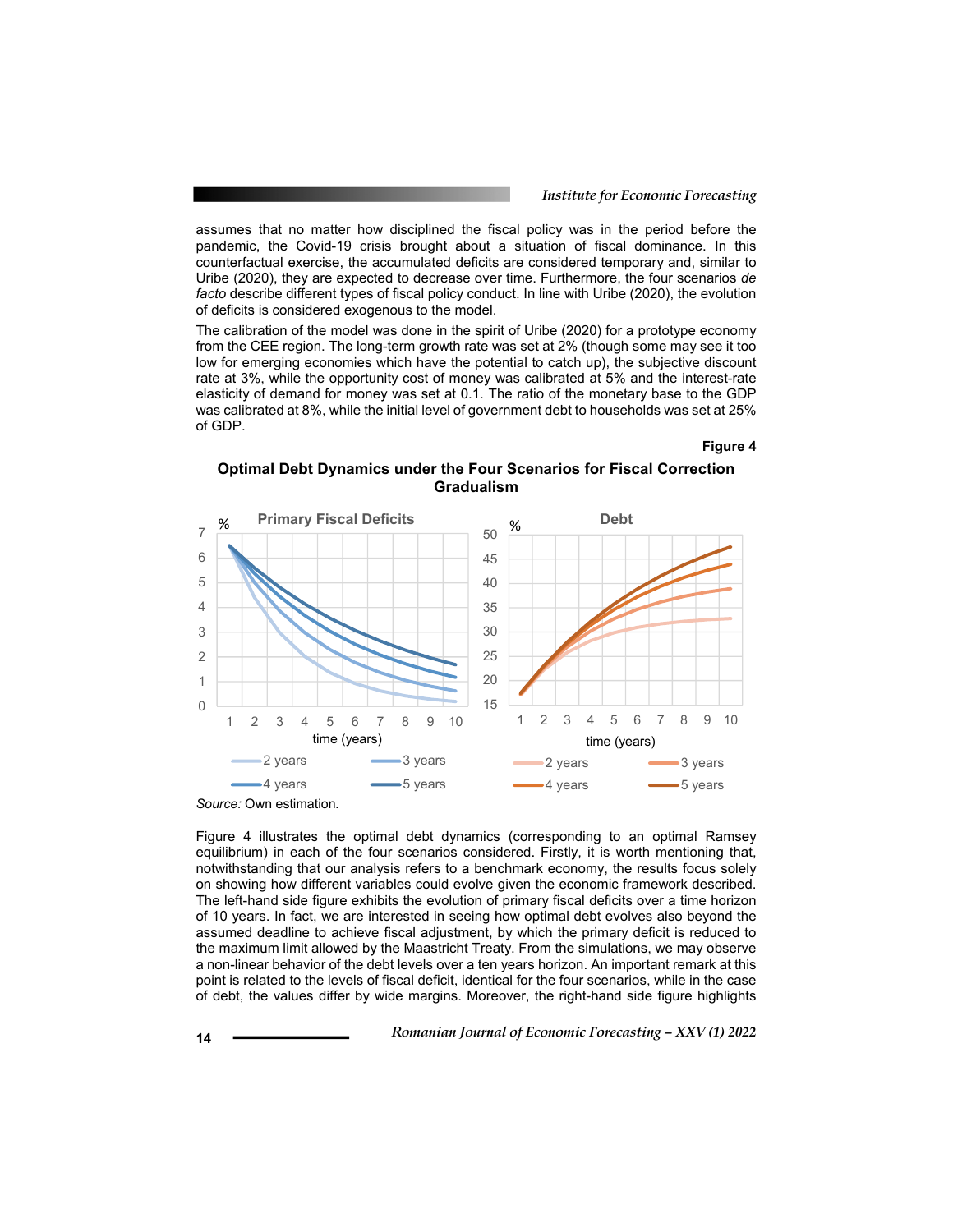that the existing difference between the levels of debt reached at the end of the interval decreases as the time horizon for the fiscal correction increases.

#### **Figure 5**



**Optimal Quantities under the Four Scenarios for Fiscal Correction** 

The optimal Ramsey policy, under which the results were obtained in this simulation, assumes that the financing of deficit is achieved through the issuance of debt instruments in the context of determining optimal values for money supply, inflation and interest rates. These optimal quantities are reported in Figure 5 for each of the four scenarios considered. The main result of the simulations underlines that in a macroeconomic environment where fiscal policy is dominant, delaying deficit reduction leads to higher inflation and higher interest rates in the long-run. Consequently, the level of long-term monetization is higher, and implicitly the income from seigniorage (expressed as a share of GDP). The obtained results also emphasize the presence of non-linearity between the four scenarios regarding fiscal adjustment. Thus, the optimal level of inflation tends to increase the longer the fiscal consolidation period is. Nonetheless, rising inflation can easily bring about a confidence crisis in the local currency and destabilize the economy, even if high nominal interest rates would give a semblance of positive real interest rates.

The approach used in the counterfactual simulations can be extended to understand the various interactions that exist in the context of the fiscal impact of pandemic, namely the use of unorthodox monetary instruments in the case of emerging economies. The conclusions mentioned above are valid only within the (optimal) described model and this is why we stated that the reported results have to be interpreted from a normative perspective. In real life, the evolution of inflation must be seen in conjunction with monetary and financial conditions in a broad sense. For example, a very low level of interest rates on deposits, along with a high rate of inflation can lead to exchange rate pressures, with implications for financial stability. In the case of emerging economies, a strong non-linear relationship between the level of inflation and the effects on the macro-financial framework was observed empirically.

*Source:* Own estimation*.*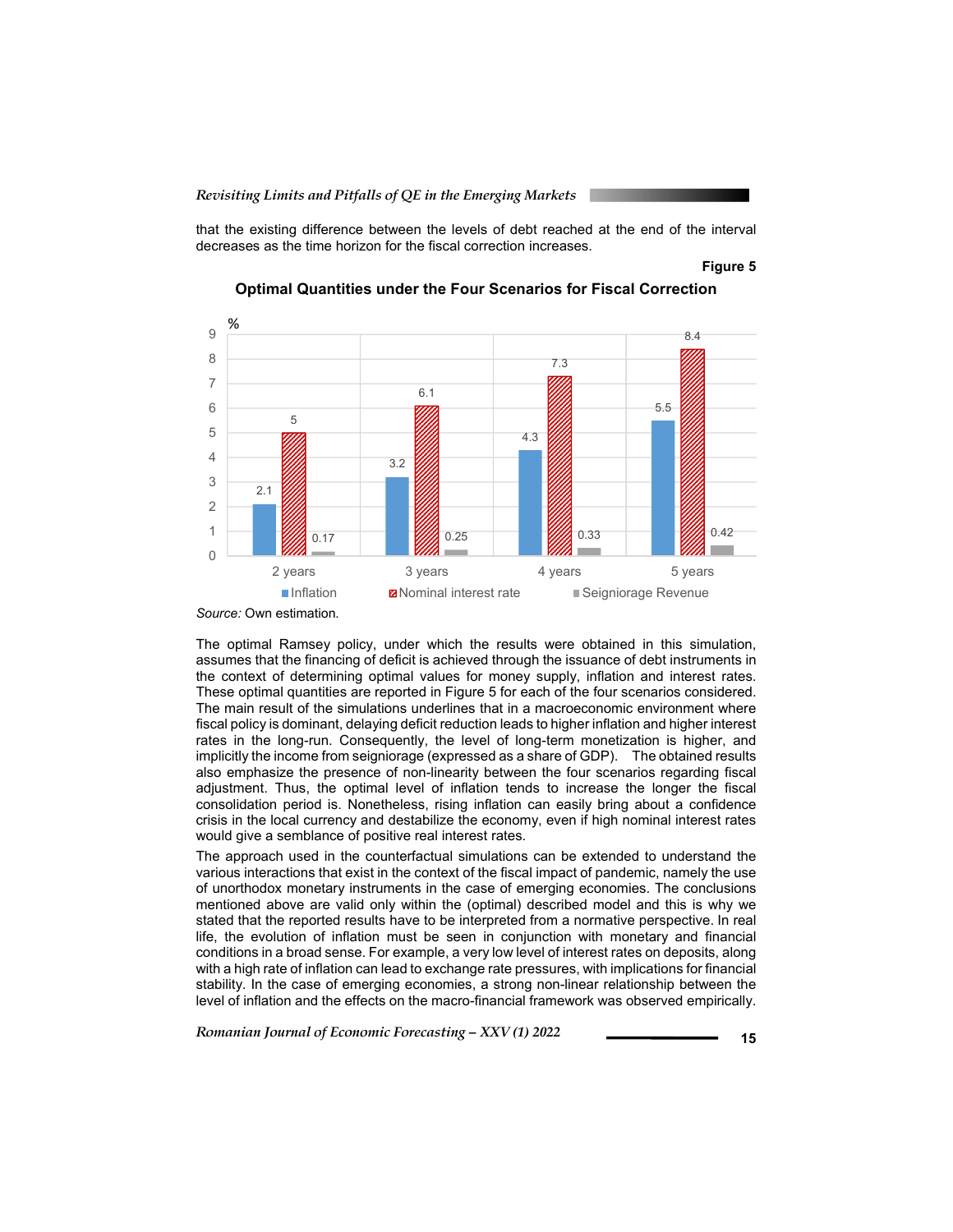Thus, over a so-called tipping point, the negative effects of inflation can be significantly amplified.

The real world is much more complex than the model employed in this approach, so there are several more factors that have a counterbalancing or amplifying effect. Notably, at the edge of inflation and nominal interest rates are the exchange rate and the current account.

#### *Why Net Foreign Asset (NFA) Accumulation is not QE*

Some professional colleagues suggested informally that the accumulation of net foreign assets (NFA) in emerging economies (EMs) could be seen as a form of QE. But NFA accumulation should not be viewed as a form of QE. Why is this so?

• A Question of Purpose

Amassing NFA by central banks (CBs) of emerging economies (EMs) can very much reflect the need to bolster resilience in the face of extreme shocks. This is a stark lesson of the Asian crisis of more than twenty years ago, when not public borrowing was the problem, but private borrowing.

Likewise, NFA accumulation can reflect also a strategy of enhancing competitiveness by maintaining undervalued exchange rates (import controls can also be used to this end). Undervalued exchange rates fostered sound trade balances in several Asian economies and higher NFA did not end up in dangerous overexpansion of base money. It may be that sterilization operations helped control the money supply. Instead, QE in the US, in Europe, has been an attempt to deal with malfunctioning financial markets and, in the case of the euro area, to save it!

A Question of "Hard Counterpart"

NFA are a "hard" counterpart to the rise in base money and can be used to withdraw base money should it be needed. When NFA go up, for various reasons, including due to massive capital inflows, CBs can sterilize, or use macro-prudential policies to stem a massive rise in corresponding base money (the classical Tosowski dilemma) and, consequently, fuel inflation. CBs can sell NFA to absorb base money f needed.

A Question of Judgement: What Is a Normal Expansion of Base Money and M2?

Whenever NFA accumulation illustrates sound economic growth and a corresponding expansion of base money and, relatedly, of the money supply, it does make sense – and it is clearly not QE.

#### A Question of Definition

QE means injecting base money in exchange for all sorts of assets, including junk (fallen angels). It is a sort of an extreme move on the part of some CBs, but feasible for those who can afford it on a large scale. It can also imply monetization of debt, which is also possible for CBs in AE –and as the new monetary theory advocates.

Can an analogy be made with the operations of the Swiss National Bank, which purchased a large volume of foreign assets in order to stem the appreciation of the Swiss franc? Yet, the SNB does not enter the classification/cluster examined here, namely EMs. SNB is very much like the Fed, ECB, BoJ, BoE. Besides, it caused great havoc in EU EMs when it suspended its *de facto* fixed exchange rate with the euro, which had enticed many citizens and firms in those countries to borrow in Swiss francs as interest rates were much lower. The attempt to defend Swiss economy from a massive appreciation of its currency, as many individuals and firms were fleeing the euro at the time (which made Mario Draghi to have his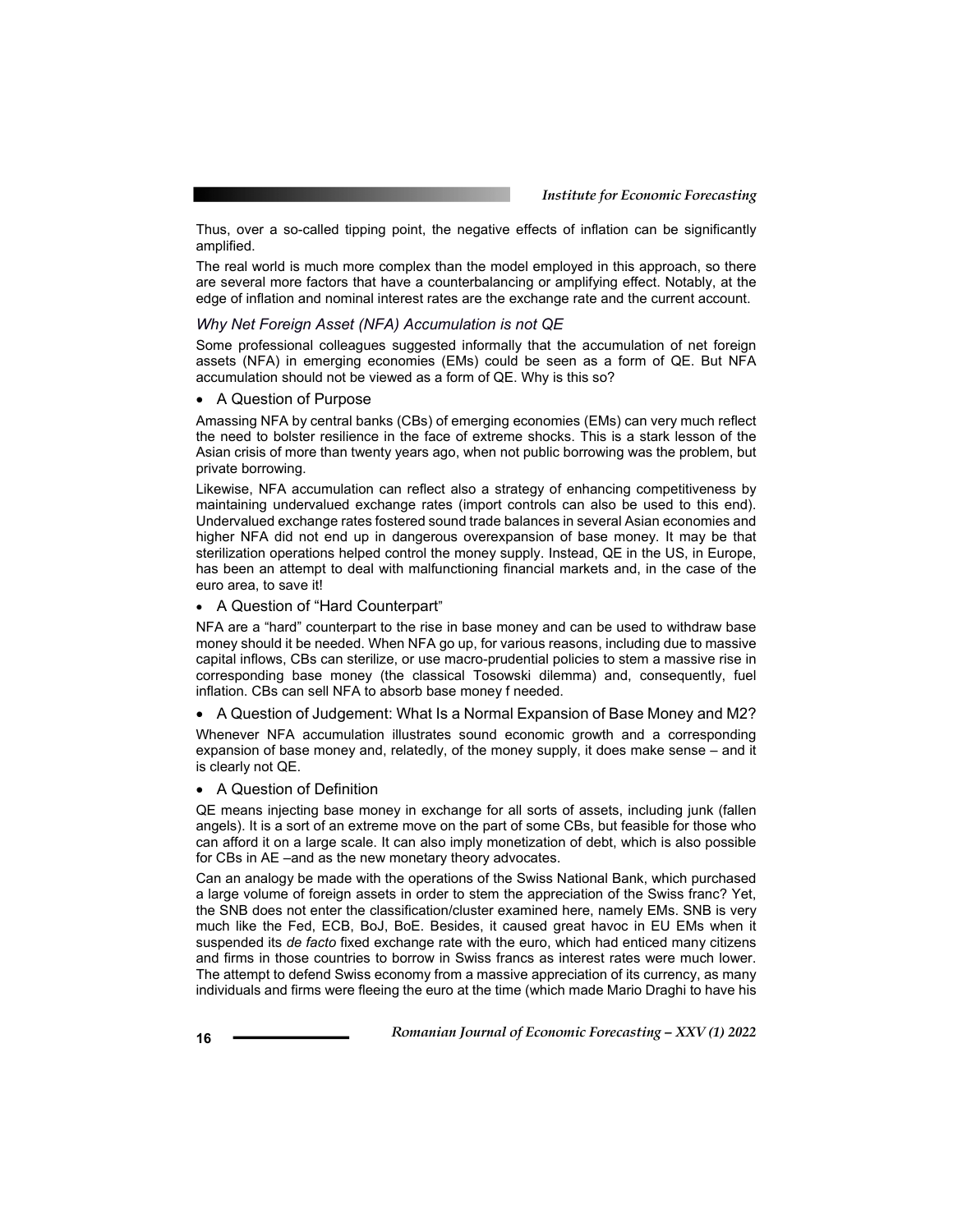famous statement in 2012) explains what could be, wrongly, seen as QE on the part of the SNB. But it should rather be viewed as a clear example of getting into competitive devaluation in the case of a safe haven currency. As Japan has been doing for decades now by injecting enormous quantities of base money in the Japanese economy (and monetizing government debt, practically).

There is, however, a very interesting case, analogous to SNB: the Czech National BNK (CNB). It did almost exactly like SNB when it started to defend a certain level of its exchange rate, the crown, in order to protect the Czech economy from its currency considerable overappreciation; to this end it bought massive amounts of foreign exchange reserves (euros) and, thereby, base money was injected in the Czech economy. Sterilization operations were likely quite muted, for the CNB wanted to defend a level of the crown. The CNB also entered, therefore, in the realm of competitive devaluation and managed floating was put on the shelf. Could the absorption of EU funds in NMS be seen as a form of QE to the extent it implies accumulation of NFA and the creation of base money? When this is accompanied by sound economic growth there is no reason to consider it a form of QE, as it does not fit several of the criteria mentioned above: purpose, definition and judgement. For all the reasons mentioned above, NFA accumulation can hardly be seen as a form of QE in emerging market economies.

# **3. More on the EU Emerging Markets**

The case of EMs in the EU deserves attention for some of them have undertaken elements of QE. Among the New Member States which joined the EU in 2004 and 2007, Poland has announced a QE program that went to 140 bln. PLN or roughly 6% of GDP in July 2021, while the budget deficit stood at 7% of GDP in 2020 (after July, the volume of acquisitions has diminished, amounting to around 3.5 bln. PLN in October 2021). Hungary has a smaller QE program for Treasury Securities amounting to around 5% of GDP (in June 2021), but it also purchases private securities unlike the other CEE peers (approximately 2% of GDP, according to the IMF, see [1] for more details); the budget support for its economy relies extensively on guarantees: 6.4% of GDP in March 2021. Both these countries have started the war against the Covid-19 pandemic with much smaller domestic and external imbalances and significantly lower euroization of the financial systems than Romania.

Sovereign ratings illustrate macroeconomic situations, while the cost of issuing debt is indicative of national economic circumstances. Thus, Romania pays almost double for issuing debt in local and external markets, as compared to Hungary and Poland, not to mention Czechia (Figure 6); 5-year CDS quotes are also telling in this regard: 5-year CDS spreads for Romania (90 bp) are roughly twice the size of peer countries such as Hungary (55 bp) or Bulgaria (45 bp).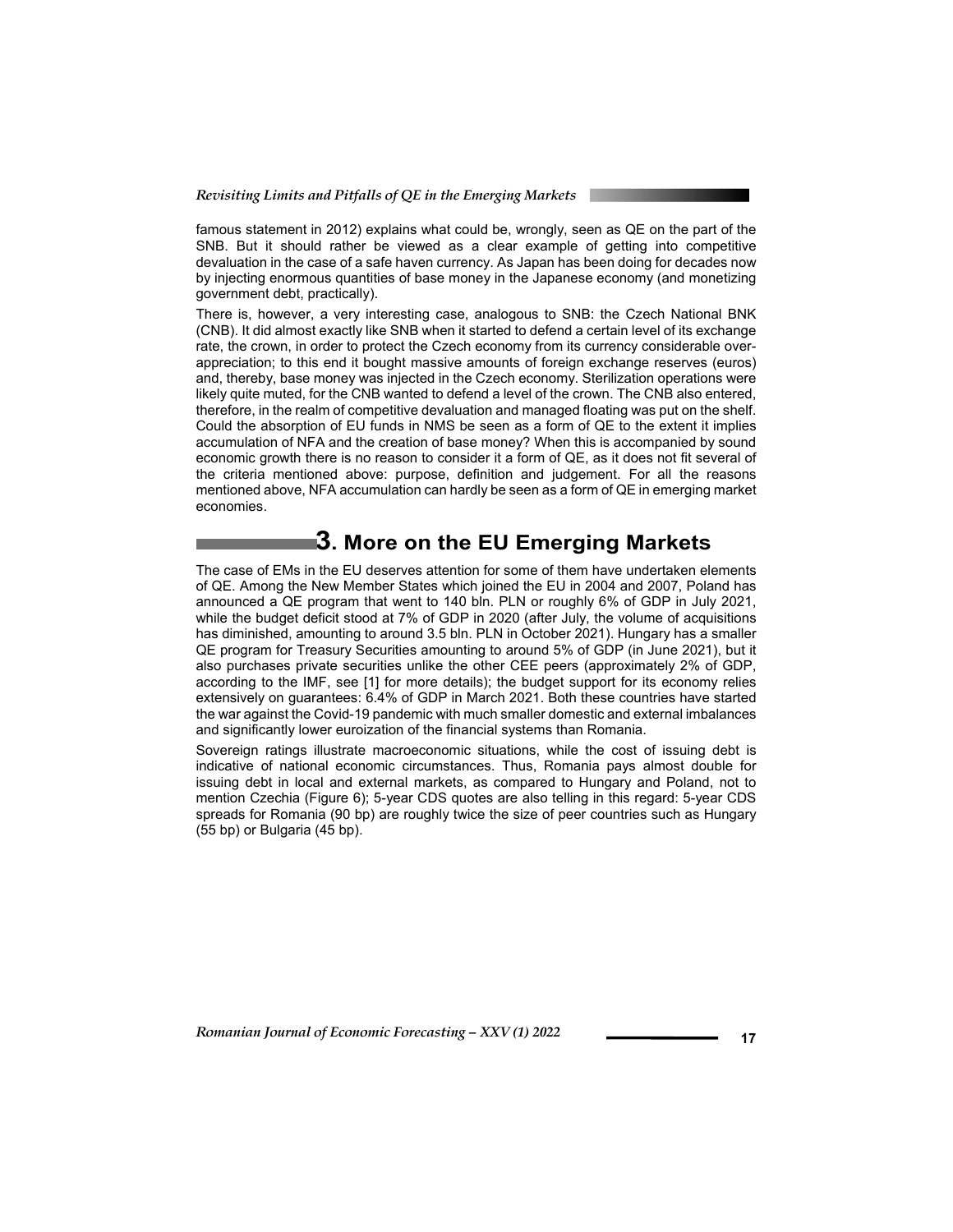

**Figure 6. Benchmark Government Bond Yields (5-year Maturity) in the CEE Region and Germany**

Hungary and Romania have repo arrangements with the ECB, whereas Bulgaria and Croatia benefit on swap lines with the ECB as they entered ERM2 in June 2020. These arrangements are a plus in dealing with possible liquidity squeezes in financial markets. The EU budget funds, together with the European recovery plan, help considerably the fight against Covid-19 and economic reconstruction plus reforms. These programs are meant to deal with existential threat posed by climate change and the need to enhance economic and social resilience, competitiveness in a global context. By the way, climate change could put enormous pressure on public budgets, especially where fiscal revenues are pretty low.

Yield differentials for sovereign bonds and CDS premia show that markets discriminate among EM, despite the easing of monetary and financial conditions worldwide. Therefore, caution must operate when contemplating dealing with the pandemic and the economic crisis by resorting to large fiscal stimuli and aggressive easing of monetary policy, to QE and monetization of deficits. The countries that have fiscal space can be more daring in this regard, but not without caution. In the EU, fiscal rules are temporarily waived, but markets do discriminate and judge economies according to their robustness, the capacity to absorb shocks, whether back-ups (as safety nets) are available. In the euro area, the debt servicing costs for more fragile economies basically hinge on the ECB support, which has saved the single currency via its unconventional operations, including QE. In the global economy, instead, there is no automatic support, in spite of massive operations undertaken by the IMF to support emerging and poor economies.

#### *The Case of Romania*

For Romania, the issue is not the stock of public debt, which was around 35% of GDP at the end of 2019. It is a flow problem, that is rooted in a large structural deficit (around 5% of GDP at the start of 2020) and significant pressures to increase permanent public budget expenditure while fiscal revenues are pathetically low (around 26-27% of GDP in recent years); there is also a twin deficit problem involved here, that is quite singular in the region.

*Source:* Monthly averages based on daily data from Reuters.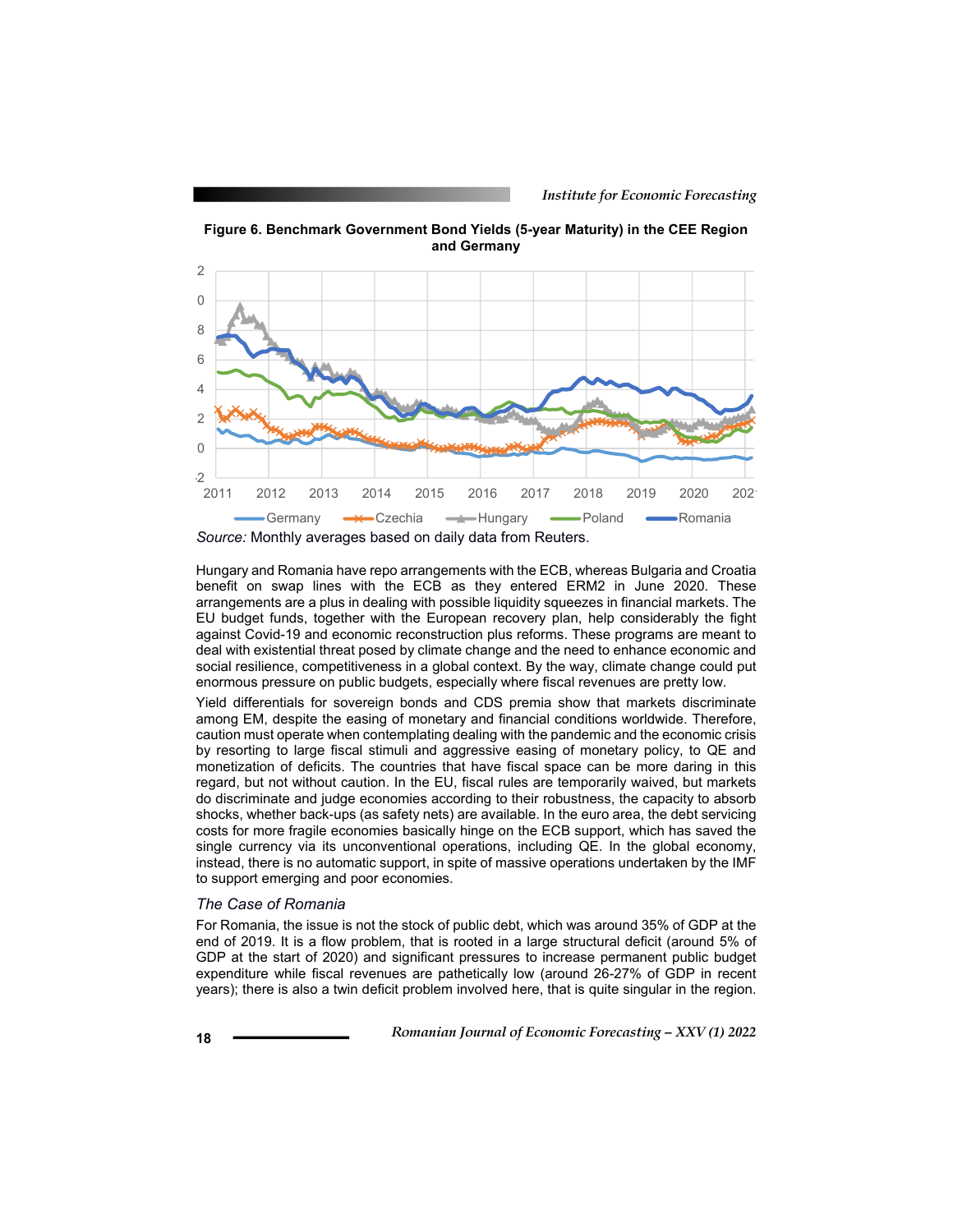This creates a big policy conundrum since, on one hand, the room of maneuver to combat the pandemic has been severely curtailed and, on the other hand, there can be considerable depreciation pressures on the exchange rate which enhance inflationary expectations (as the pass-through effect is non-trivial). A significant rise in permanent budget expenditure would worsen the structural budget deficit even more, it would imperil Romania's investment grade rating and entail a significant rise in the cost of debt service, in the public debt. This would invalidate a key assumption of the new normal for monetary policy in the Blanchard logic, namely a low interest rate (r) level. If the economic growth rate (g) falls significantly, apart from an allegedly temporary impact of pandemic, and in conjunction with a sizeable primary (and structural) budget deficit, one ends up with a reinforced invalidation: while (g) comes down, (r) goes up when the primary deficit is considerable and on the rise.

Romania's economy withstood the terrible Covid-19 blow relatively well, with the GDP decline of 3.9% in 2020, and a quick rebound in 2021, when the GDP growth is forecast to exceed 7% of GDP (IMF and EC forecasts, of the Romanian Fiscal Council). But the strong rebound and external events, especially the powerful energy price shock, have raised inflation quickly; the external deficits have also been on the rise with the current account deficit expected to exceed 6% this year. Public debt stands currently at around 50% of GDP and is a further signal that budget consolidation is a must.

A correction of macroeconomic imbalances has to be undertaken in Romania over the next few years, which will be a pretty tough operation in view of the impact of the health and economic crisis, of the energy price shock. This situation explains why the Romanian central bank could not be as aggressive in reducing its policy rate as its peers in the region during the height of the pandemic crisis, (Figure 7) and why it could not embark on a QE program *per se*.

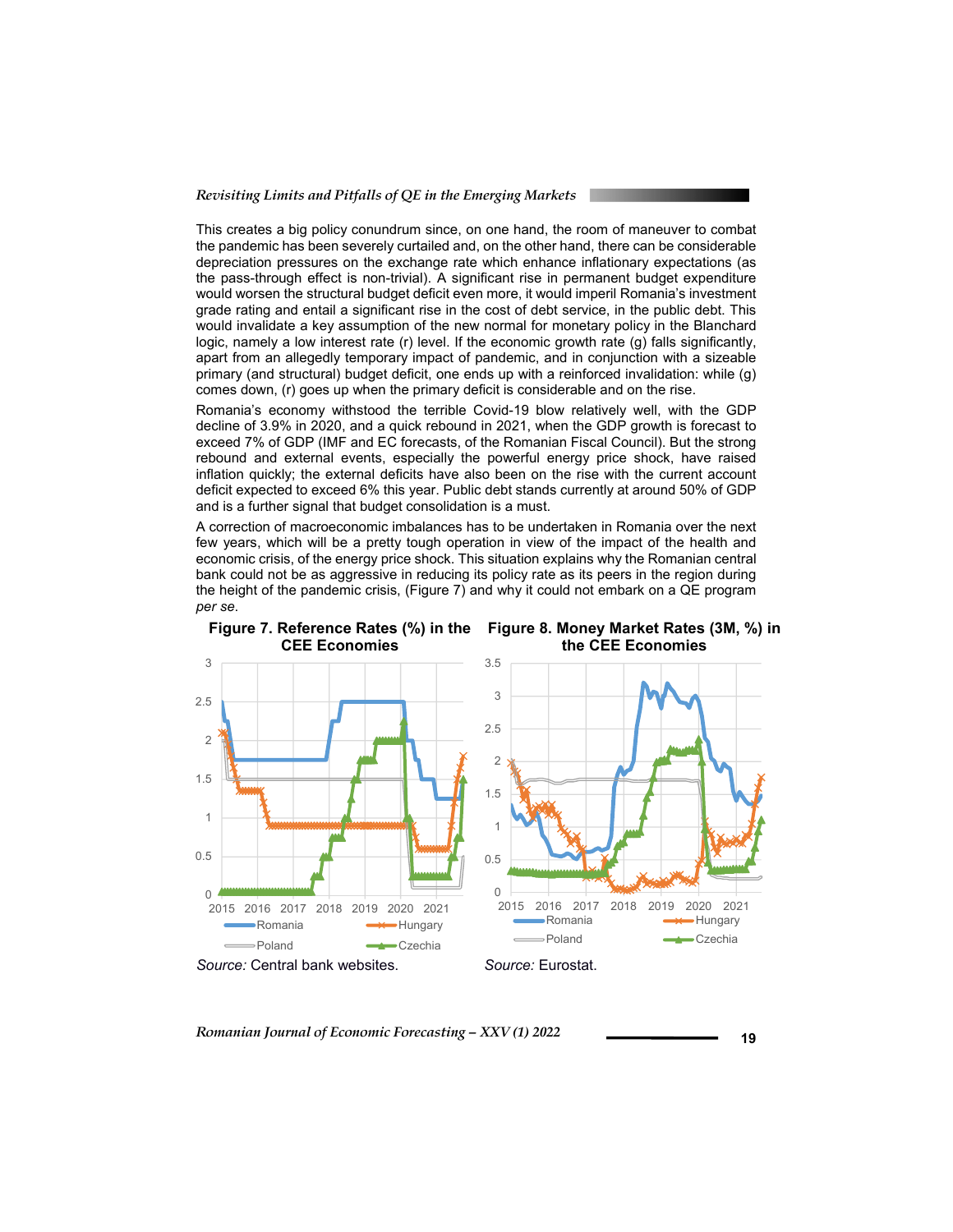For it may have undermined the trust in and trigger a run on the local currency, ultimately damaging financial stability. Nevertheless, in the second half of 2021, NBR started to tighten its stance and raised its policy rate to 1.50 in October. A new cycle of policy tightening has started, like in the peer countries in the region.

The correction of the large structural budget deficit, be it done gradually (so that it does not cripple an economic recovery after the lockdown) has, therefore, to play a critical role in reducing macroeconomic imbalances. This correction can be much facilitated by EU funds that can bolster public expenditure and help fund external deficits.

Romania is keen to adopt the euro as this goal can discipline policy, foster structural change and economic reforms. It goes without saying that entering the ERM2 (as a precursor to the euro area) and the Banking Union ask for a fundamental correction of the budget deficit and reduction in the external imbalances.

To summarize the policy dilemma Romania is facing, a revisit of the classical concept of the Impossible Trinity of monetary policy is valuable. In the context of free movement of capital and a fixed exchange rate, as is the case in the euro area, one can bet on a risk premium that could lead to steady increases in welfare, especially in highly uncertain economic circumstances. The euro area can be seen as a shelter vis-à-vis powerful adverse shocks, though one can argue that it does away with monetary policy as a policy tool when economic discrepancies are still pretty large among member states. A managed float exchange rate regime has its own benefits when the euro area's architecture is still incomplete. By the way, the IMF has revised its stance on recommending pretty wide flexibility of exchange rates in the emerging economies (for a brief explanation, please see [20]) – together with implementing macroprudential policies aimed at "smoothing" volatile capital flows. On the other hand, large capital flows can easily overwhelm the effectiveness of an autonomous monetary policy (The Trilemma is rather a Dilemma, as Helene Rey put it). As mentioned above, joining the euro area hinges fundamentally on reducing imbalances.

### **4. Does the Inflation Spike Change the Picture?**

To add further complexity to policymakers' optimization problem, the looming threat of inflation is being discussed more frequently (Figure 9 plots the public interest, measured by individual search engine queries of the term "inflation" worldwide), as a direct consequence of the extraordinary stimulus measures implemented worldwide. Compared to the GFC episode, fiscal measures have been used extensively, through indirect and direct subsidies to companies and households, reigniting fears of rising inflation amid a stronger-thanexpected economic rebound in most developed and emerging economies.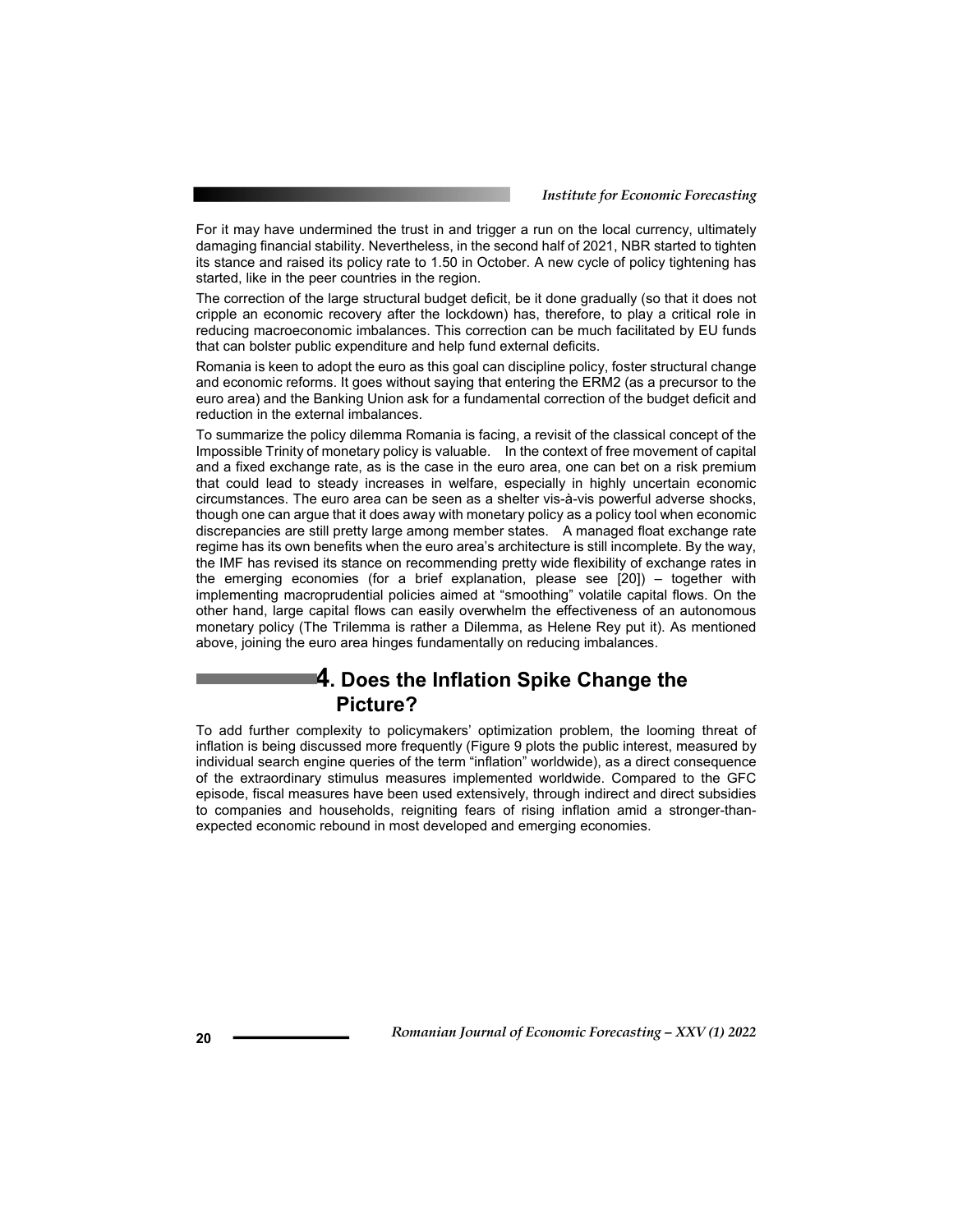



**Figure 9. Google Trends Search** 

#### **Table 2 Interest Rate Hikes in 2021 (Worldwide)**

|    | 110<br>100 | <b>Country</b>     | Reference rate<br>(Oct. 2021) | Increase | Inflation rate<br>(Sep. 2021) | Target |
|----|------------|--------------------|-------------------------------|----------|-------------------------------|--------|
|    | 90         | Czechia            | 1.50%                         | $+1.25%$ | 4.90%                         | 2.00%  |
|    | 80         | Hungary            | 1.80%                         | $+1.20%$ | 5.50%                         | 3.00%  |
|    | 70         | Romania            | 1.50%                         | 0.25%    | 6.30%                         | 2.50%  |
|    | 60         | <sup>2</sup> oland | 0.50%                         | 0.50%    | 5.90%                         | 2.50%  |
|    | 50<br>40   | celand             | 1.50%                         | $+0.75%$ | 4.40%                         | 2.50%  |
|    |            | <b>Russia</b>      | 6.75%                         | $+1.75%$ | 7.40%                         | 4.00%  |
| :S |            | <b>Brasil</b>      | 6.25%                         | $+4.25%$ | 10.25%                        | 3.75%  |

*Note: The index is relative to the highest Source: Central banks' websites*. *search volume during the observed time frame (=100). Source: Google Trends.* 

In this context, most countries from the CEE region have decided to hike policy rates when inflation is already above target levels (Table 2). The question here is whether policy makers believe that the current inflationary bout may last monger and if core inflation will be on the rise. As a matter of fact, this is the big question across the Atlantic and in Europe: to what extent current inflation resurgence is temporary (a spike) and whether policy tightening is written on the wall; having said that, the most recent decision of the ECB indicates that its accommodating stance will continue in 2022.

Looking at the current monetary policy stance in the US, the FOMC has revised its timeline for interest rate hike to 2023, on the backdrop of increased (temporary) inflationary pressures and upward revisions to economic growth for 2021. Financial markets seem to have already incorporated future tightening conditions, potentially expecting decisions related to the scaling back (tapering) of the Fed's QE programme, a similar announcement causing significant market volatility in 2013 (the Taper Tantrum episode). In this context, it will be interesting to see whether central banks will follow or lead market sentiment in times where the credibility of the monetary policy authorities is being put to the test – the most notable example is the meteoric rise of cryptocurprencies, as potential challengers to the current monetary system.

### **5. Some Final Thoughts**

Is financial repression the exit out of the current situation with rapidly growing public debt worldwide as Carmen Reinhart and Belen Sbrancia suggested by referring to the second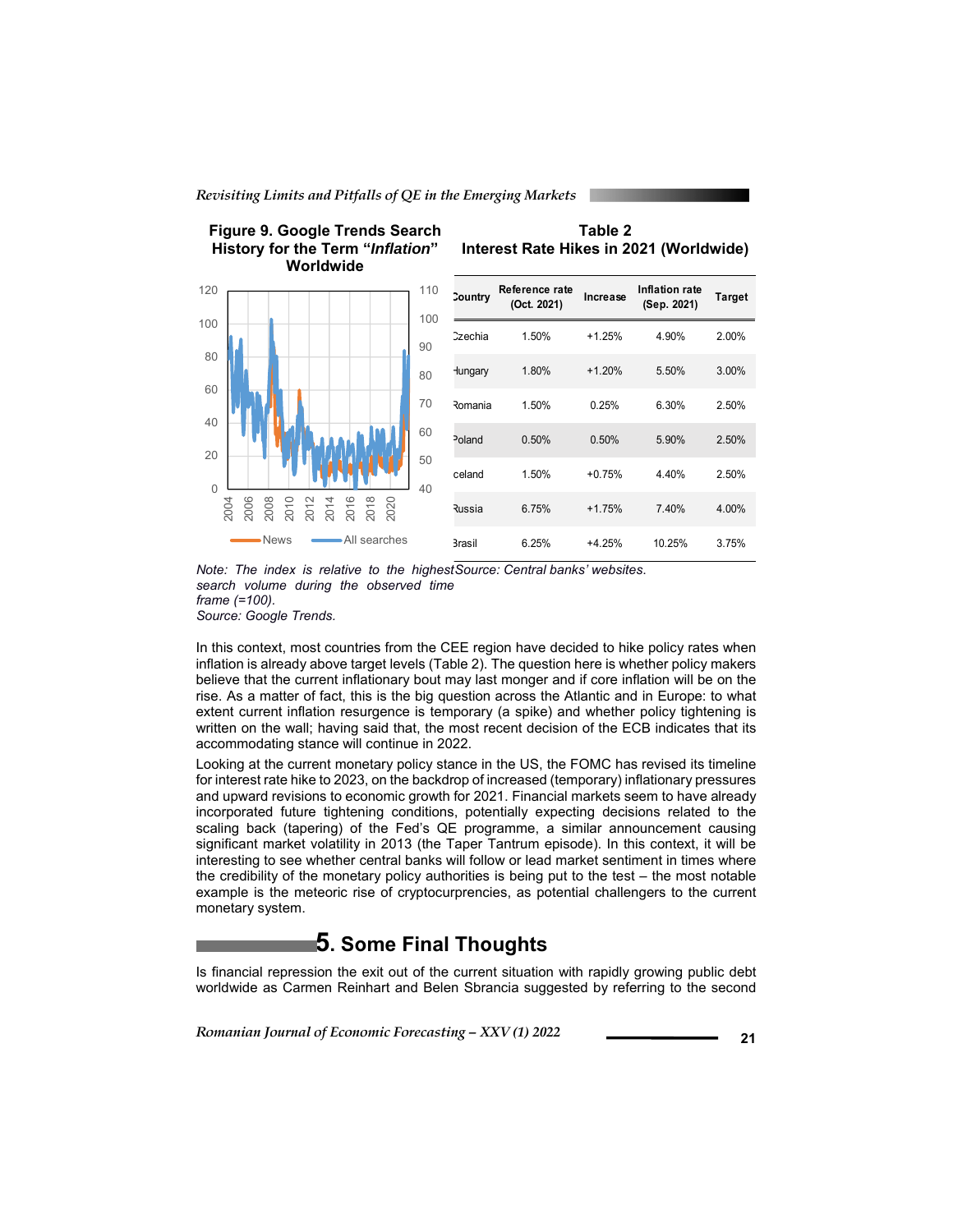#### *Institute for Economic Forecasting*

world war period and its aftermath in the US and Europe?16 *Prima facie*, this seems to be the case in view of the staggering rise in public and private debts following the financial crisis and, currently, because of the pandemic. QE is a form of financial repression as governments try to control the yield curve by purchasing sovereign bonds (and, thereby, by reducing the cost of budget funding) and other financial assets, by going beyond what can be seen as market-making (repair) in periods of distress. But even in AEs financial repression may be difficult to achieve when inflation is very low, which would imply negative nominal interest rates. This said, however, if Goodhart and Pradhab's thesis that inflation will stage a comeback in the foreseeable future due to aging and other factors, the logic of financial repression will have to be reexamined. Moreover, the current spike in inflation, due to economic recovery, supply chains bottlenecks and the energy price shock, adds to concerns that this spike may not be a short affair. Longer persistence of high inflation might change inflationary expectations, and geopolitics, with its impact on global supply chains, may reinforce the current inflation dynamic.

The existential threat posed by climate change is also to be factored in, as it could have enormous impact on public budgets, ripple them and bring about very serious fiscal sustainability problems; clearly, countries with fragile economies and public budgets would be worst hit. A carbon tax would also raise energy prices and entail a massive change in relative prices.

How sustainable are negative interest rates over the longer term is an open question, although Japan provides food for thought in this respect (as well as to the secular stagnation thesis, the Japanization syndrome). In some New Member States, which have experienced labor markets strains for years now (due to massive labor emigration), where the Balassa-Samuelson effect may be larger than some suspect, and where exchange rate dynamics have probably also played a role, inflation is quite considerable – between 4 and 6% or even higher lately in Hungary, Poland, Romania, etc. When inflation is substantial and currency substitution is an issue, capping interest rates may be risky. The bottom line is that rapidly increasing public debts should not leave us unnerved, be natural interest rates much lower than a few decades  $aqo<sup>17</sup>$ .

QE may have merits as a means to avoid a lasting depression and, in the euro area having helped to save it, but it is questionable that it can be the final solution to debt sustainability. Some may argue that nothing seems to be like before, that economics enters a new "stage" and that old tools are no longer reliable, that emerging economies should do whatever advanced economies do policy-making-wise. But this is hardly a convincing argument. The size of public and private debts, of structural deficits do matter yet, as do economic fundamentals, degrees of wealth and robustness (vs. fragility), policy track records, availability of backups and "friendly" neighbors, or membership in clubs such as the EU and the euro area.

Balance of payments crises will not disappear, and defaults will continue to take place, especially among EMs. Sudden stops might also occur. This is why caution is warranted in EMs in trying to mimic QE as practiced by AEs. For the emerging economies, there are limits and pitfalls in undertaking QE<sup>18</sup>. As Agustin Carstens put it, "fiscal sustainability should be

l

*<sup>16</sup> Please see Reinhart and Sbrancia (2015). 17 See also Krueger (2020). 18 "QE appears to be a viable macroeconomic policy response to COVID-19 for countries with a credible institutional framework in which the central bank operates a floating exchange rate regime and the sovereign issues debt in its own currency" (please see Benigno et al. (2020).).*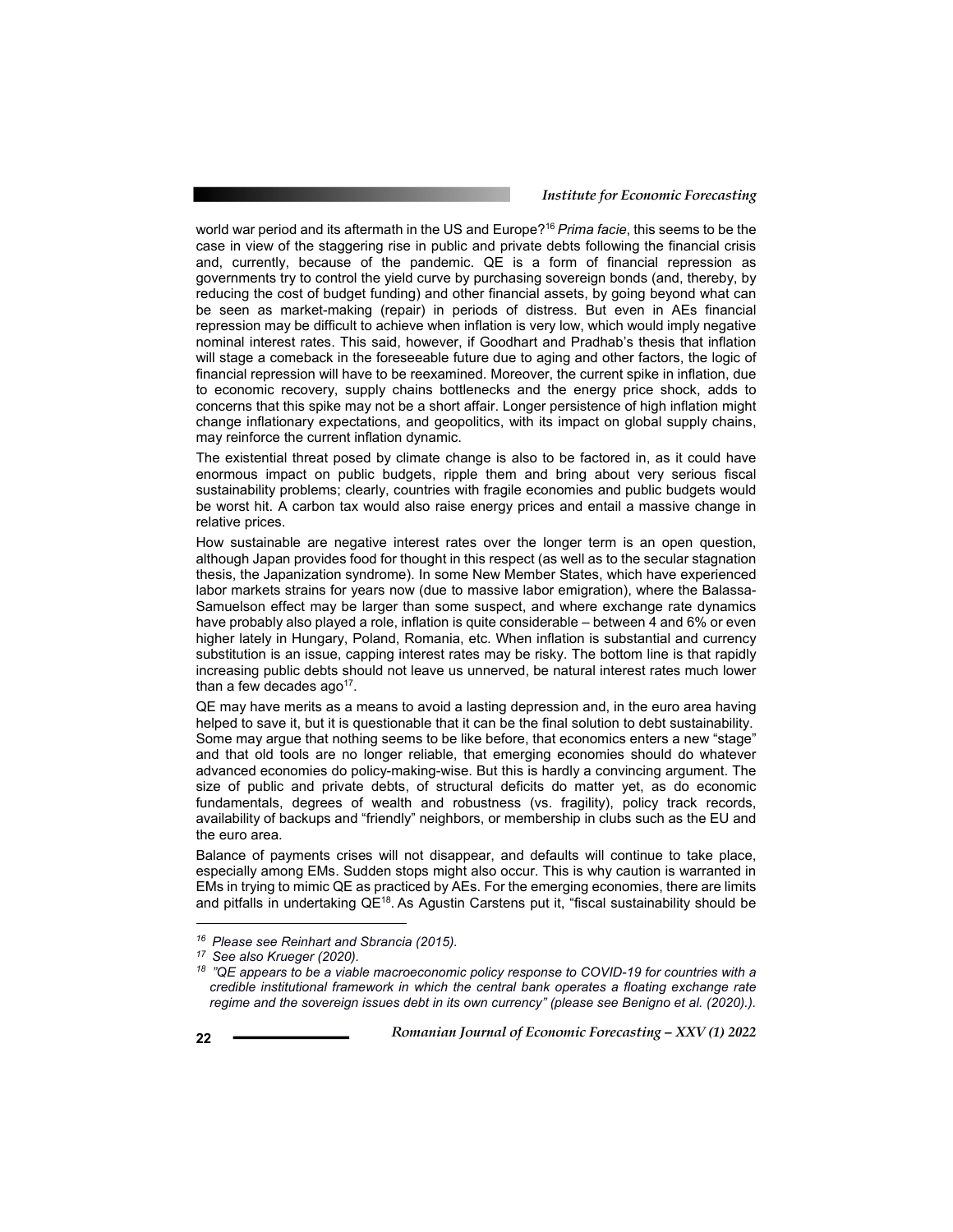assured, otherwise perceptions may arise that debt can be inflated away" ...and "crossing the traditional boundaries between fiscal and monetary policies, are only feasible for central banks in advanced economies with high credibility stemming from a long track record of stability-oriented policies"<sup>19</sup>.

A final thought on QE: QE may be useful, indispensable, wherever avoiding a collapse of economies (of financial sectors) is aimed at. It can also be seen as an instrument in a more diversified toolkit of central banks. But to claim that this is the way to remake the toolbox of central banks radically, for the long haul, is a heroic statement. As a matter of fact, QE is more like "kicking the can down the road", and it reflects, arguably, an inability to tackle fundamental issues related to resource allocation<sup>20</sup>, taming the global financial cycle, over financialization of economies and feeble restructuring (zombification of many parts of economies), increasing income inequality, etc. If this is the case, QE in EMs cannot be but a pale side of this state of affairs and can, in no way be an actual breakthrough in policy making.

Moreover, QE, as sort of prolonged crisis management component of monetary policy, has to be examined in a deeper sense: how economies can be remade in order to become more robust/resilient, more inclusive and fair, with an overhauled financial sector that should cater more to the needs of the real economy (the regulation of crypto assets is a must), antitrust laws that impede abusive concentration of market power, effective fight against tax evasion and avoidance, revamped tax systems that are more equitable, reinstating a sense of genuine ethical conduct in the corporate world, combating climate change which has become an existential threat to mankind, and avoiding a complete collapse of multilateral arrangements in the global economy (a sort of new Bretton Woods arrangements would be an option).

 $\overline{a}$ 

*But this assertion has to be qualified when structural deficits are large and currency substitution is significant (the issue of trust in the local currency). "When hit by a crisis, economies with less credible monetary frameworks and weaker fundamentals my find themselves between a rock and a hard place. Capital outflows can put heavy pressure on the exchange rate, with the twin risks of a disorderly adjustment (currency crisis) and a persistent upsurge in prices (if inflation expectations are poorly anchored and pass through from the exchange rate is high" (please* 

*see Gelos et al. (2020)). 19 Please see Carstens (2020).* 

<sup>&</sup>lt;sup>20</sup> As BIS experts stress, The Great Moderation years hid huge resource misallocation (please see Caruana (2014). Overburdened monetary policies during the past decade can be compared with monetary policies in post-command economies. Following the collapse of the command system and a dramatic change in relative prices, many enterprises became unprofitable. Massive and rapid resource reallocation was impossible. Thence the need to subsidize firms and even sectors involving monetization of quasi-fiscal deficits. Firms themselves created an own pseudo-money via inter-enterprise arrears (see Dăianu (1994) and Dăianu (1997)). The quasi-fiscal task of central banks during the initial stage of post-command transition is to be compared with QE practiced by major central banks in advanced economies – where a similar fiscal dominance takes center stage. But inflation is very low in AEs, whereas money printing after price liberalization in post-command economies created high inflation (after years of suppressed inflation and considerable money balances). This is due to an overwhelming liquidity trap and low inflation expectations.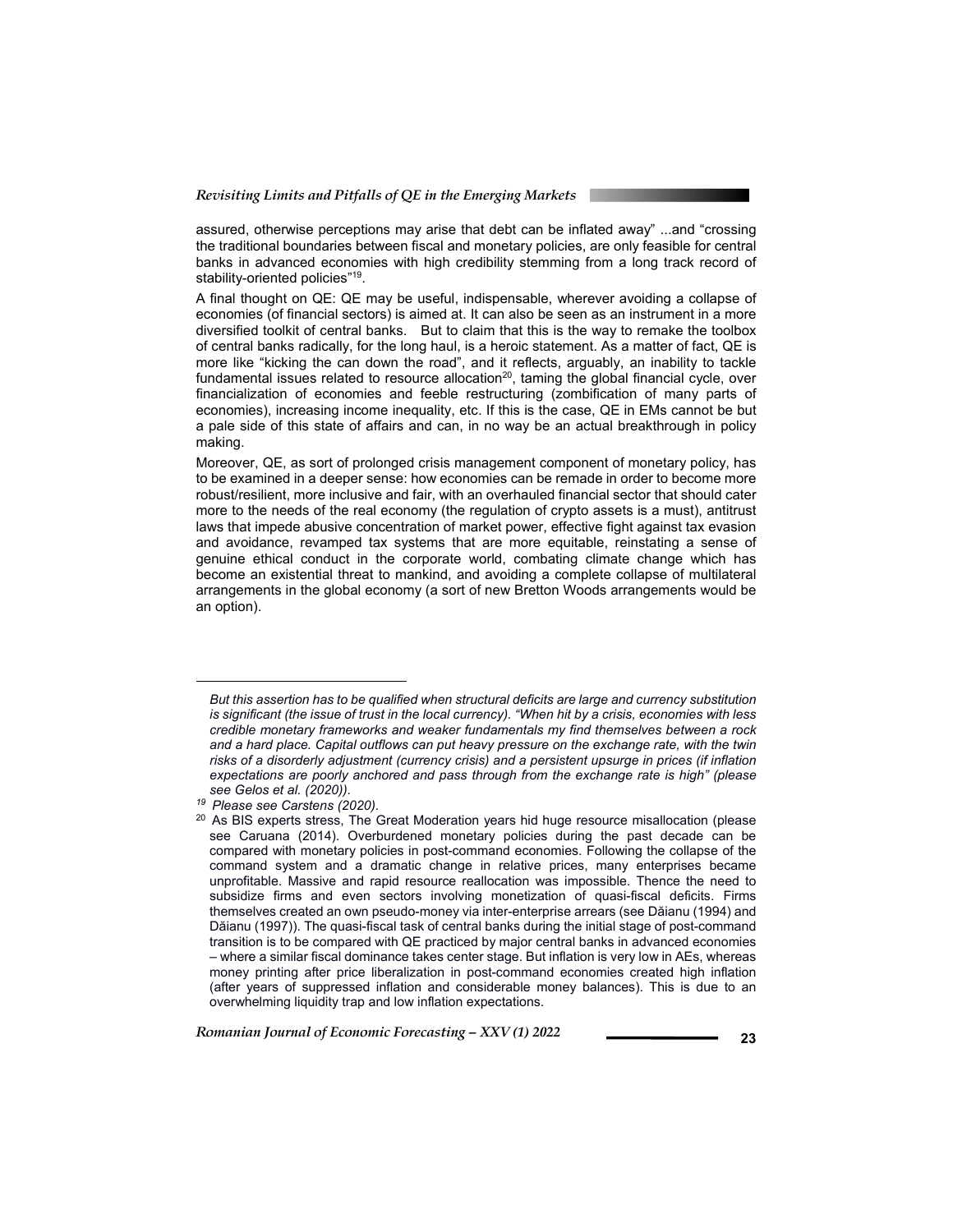*Institute for Economic Forecasting*

### **References**

- Arena, M. *et al*., 2021. Asset Purchase Programs in European Emerging Markets. *IMF Departamental Paper* No. 2021/021.
- Arslan, Y., Drehmann M. and Hofmann, B., 2020. Central bank bond purchases in emerging market economies. *BIS Bulletin* No. 20.
- Benigno, G. *et al*., 2020. *Credible emerging market central banks could embrace QE to fight COVID-19*. VoxEU, 29 June.
- Benigno, G. *et al*., 2020. Should Emerging Economies Embrace Quantitative Easing during the Pandemic?. *Liberty Street Economics 20201002*, Federal Reserve Bank of New York.
- Blanchard, O, Leandro, A. and Zettelmeyer, J., 2020. Revisiting the EU fiscal framework in an era of low interest rates. Unpublished manuscript.
- Blanchard, O., 2016. Public Debt and Low Interest Rates. *American Economic Review*, 109(4), pp.1197-229.
- Carstens, A., 2020. Countering Covid-19: The nature of central banks' policy response. *BIS Speech*, Zurich, 27 May.
- Caruana, J., 2014. *Stepping out of the shadow of the crisis: three transitions for the world economy*. BIS Speech, 29 June.
- Dăianu D., 2020. Limits and pitfalls of QE in emerging markets. *SUERF Policy Brief*, No. 28.
- Dăianu, D., 1994. Inter-enterprise arrears in post-command economies. *IMF Working Papers*, No. 74.
- Dăianu, D., 1997. Resource misallocation and strain. Explaining shocks in post-command economies. *William Davidson Institute WP*, No. 96.
- De Bock, R. *et al*., 2020. *Managing volatile capital flows in emerging and frontier markets.* VoxEU, 19 August.
- English, B., Forbes, K. and Ubide, A. eds., 2021. *Monetary Policy and Central Banking in the COVID Era.* London: CEPR Press.
- Gelos, G., Rawat U. and Hanqing, Y., 2020. *COVID-19 in emerging markets: Escaping the monetary policy procyclicality trap*. VoEU, 20 August.
- Hofman, D. and Kimber, G., 2020. Unconventional Monetary Policy in Emerging Market and Developing Economies. *Special Series on COVID-19*, IMF MCM.
- Holston, K., Laubach T. and Williams, J., 2017. Measuring the Natural Interest Rate: International Trends and Developments. *Journal of International Economics*, 108, pp. 559-575.
- IMF, 2021. Central Bank Support to Financial Markets in the Coronavirus Pandemic. MCMCO, 2020, p. 6.
- Kara, H., 2021. Monetary policy in the COVID era: the Turkish experience. In: B. English, K. Forbes and A. Ubide, eds. 2021. *Monetary Policy and Central Banking in the COVID Era.* London: CEPR Press. pp.293-310.
- King, M and Low, D., 2014. Measuring the World Real Interest Rate. *NBER Working Paper*, No. 19887.
- Krueger, A.O., 2020. Financial Repression Revisited?. *Project Syndicate.*
- Krugman, P., 2020. *The Case for Permanent Stimulus*. VoxEU, 10 May.
- Krugman, P., 2020. *The Case for Permanent Stimulus*. VoxEU, 18 May.
- Lukasz, R. and Smith, T., 2015. Secular drivers of the global interest rate. *BoE Staff WP* No.571.